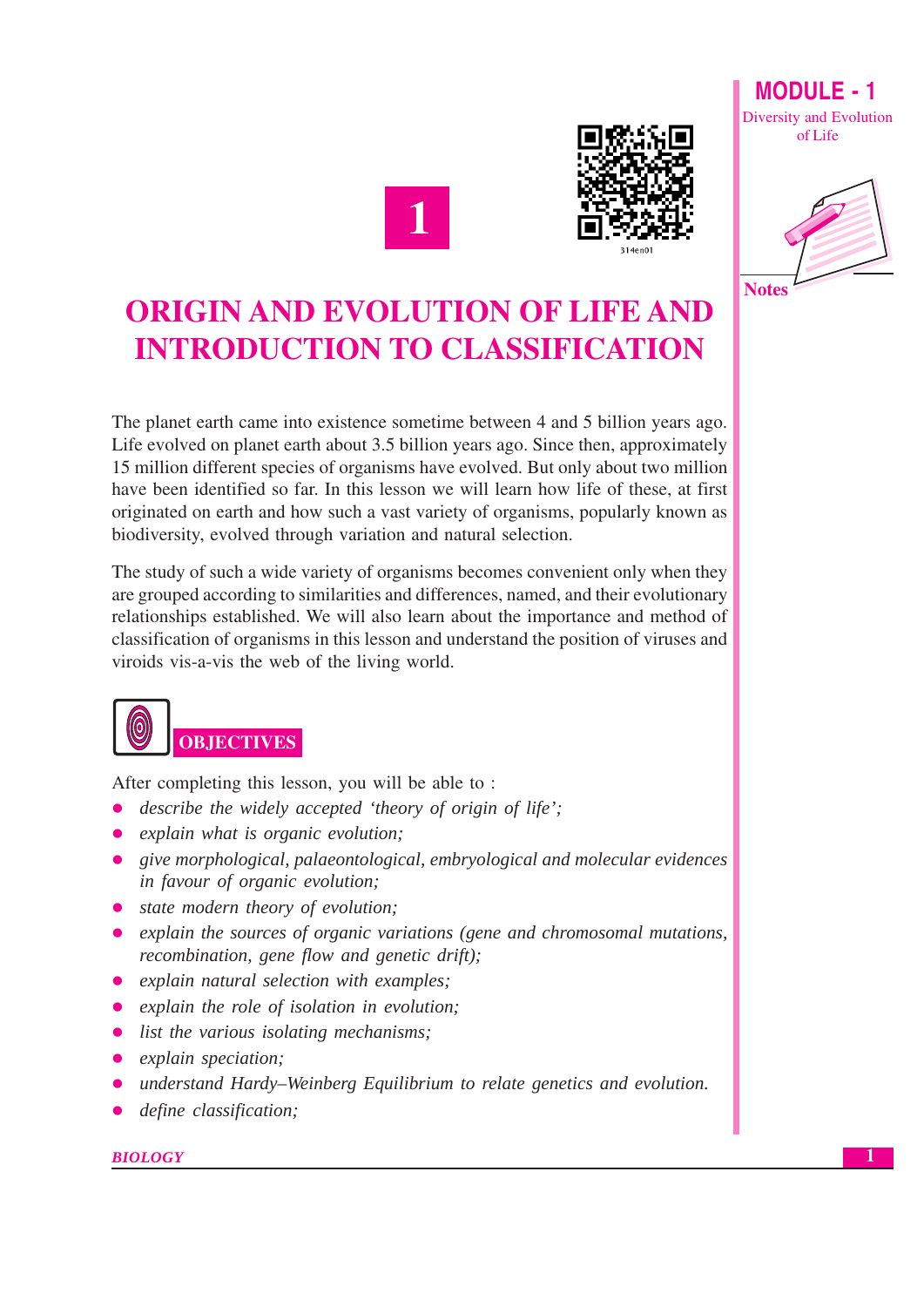# **MODULE - 1**

Diversity and Evolution of Life



Origin and Evolution of Life and Introduction to Classification

- justify the need for classification of organisms;
- list the bases of classification;
- trace the changes in bases of classification from morphotaxonomy to systematics.
- State the position of virus and differentiate between virus and viroids.

# **1.1 ORIGIN OF LIFE**

The earth was formed about five billion years ago. At that time it was extremely hot. The existence of life in any form at that high temperature was not possible. As such, two questions arise pertaining to life:

- 1. How did life originate on earth?
- 2. How did primitive organisms evolve into new forms resulting in the evolution of a variety of organisms on earth.

**Origin of life** means the appearance of simplest primordial life from nonliving matter.

**Evolution of life** means the gradual formation of complex organisms from simpler ones.

# 1.1.1 Chemosynthetic Theory of Origin of Life

Several theories have been put forth to explain the origin of life. The widely accepted theory is the Chemosynthetic theory of origin of life, proposed by A.I. Oparin. Other theories such as the theory of Spontaneous Generation are of historical importance only.

# **Chemosynthetic Theory**

Life might have originated at first on earth through a series of combinations of chemical substances in the distant past and it all happened in water.

- The earth originated about 5 billion years ago.
- It was initially made up of hot gases and vapours of various chemicals.
- Gradually it cooled down and a solid crust was formed.
- $\bullet$ The early atmosphere contained ammonia (NH<sub>3</sub>), water vapour (H<sub>2</sub>O), hydrogen  $(H_2)$ , methane  $(CH_4)$ . At that time there was no free oxygen. This sort of atmosphere (with methane, ammonia and hydrogen) is still found on Jupiter and Saturn (Fig. 1.1).
- Heavy rains fell on the hot surface of earth, and over a very very long period the water bodies appeared that still contained hot water.
- Methane and ammonia from the atmosphere dissolved in the water of the seas.
- In this water, chemical reactions occurred and gave rise to amino acids, nitrogenous bases, sugars and fatty acids which further reacted and combined to give rise to biomolecules of life such as proteins and nucleic acids.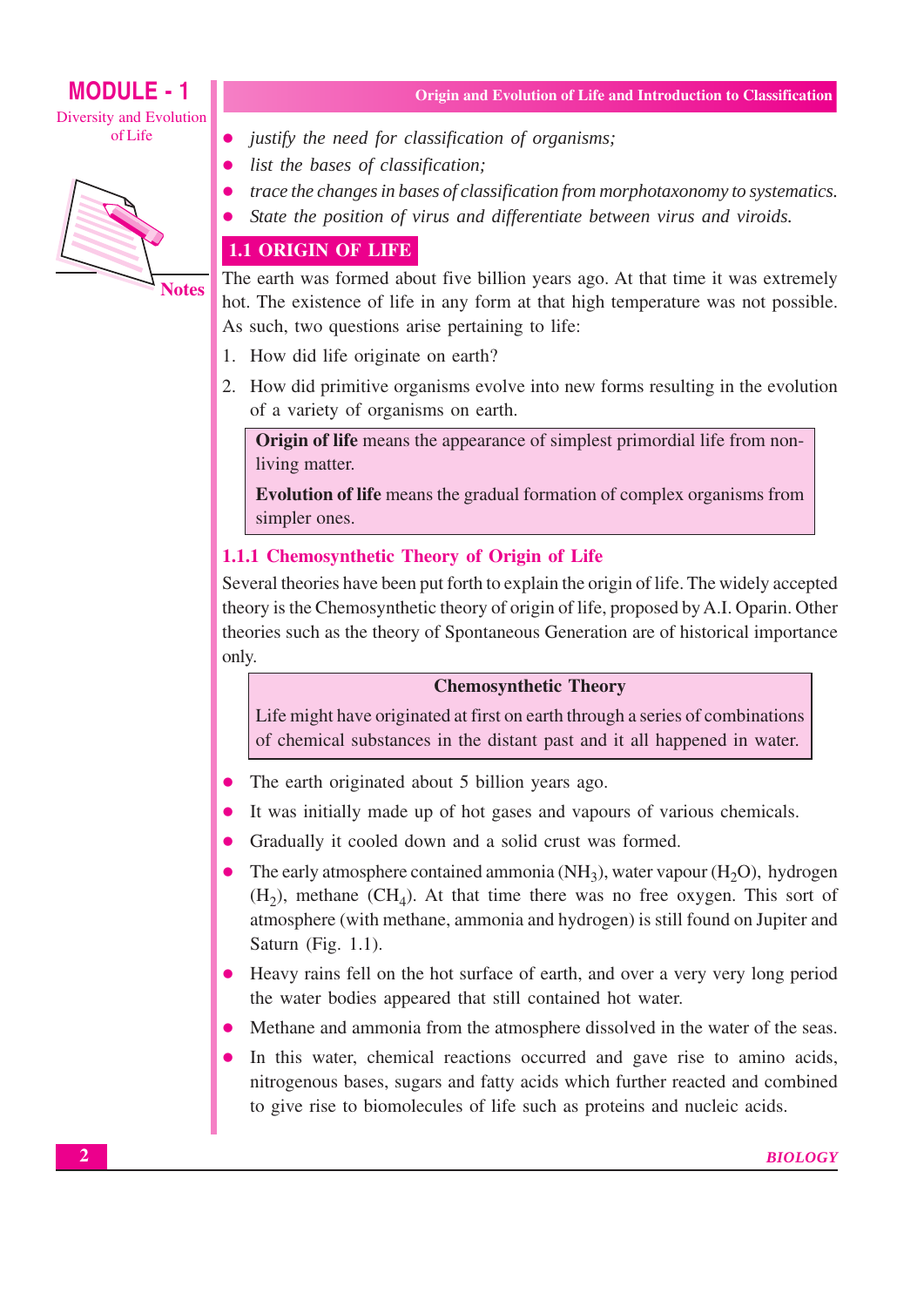

# 1.1.2 Probable stages in the origin of life

# **First stage**

**The sources of energy** were the ultraviolet rays or electric discharge (lightening) or heat. Either alone or a combination of these energy sources caused reactions that produced complex organic compounds (including amino acids) from a mixture of ammonia (NH<sub>3</sub>), methane (CH<sub>4</sub>), water (H<sub>2</sub>O) and hydrogen (H<sub>2</sub>). The amino acids are the building blocks of proteins which are the main components of protoplasm.

Stanley Miller and Harold C. Urey in 1953 set up an experiment with an air-tight apparatus (Fig. 1.2) in which four gases (NH<sub>4</sub>, CH<sub>4</sub>, H<sub>2</sub> and H<sub>2</sub>O) were subjected to an electric discharge for one week. On analyzing the liquid, they found a variety of organic substances in it, such as amino acids, urea, acetic acid, and lactic acid (Fig. 1.2).

#### **Second Stage**

Simple organic molecules combined to form large molecules which included peptides (leading to the formation of proteins), sugars, starch and fat molecules.

#### **Third stage**

The large molecules of different kinds combined together to form multi-molecular heaps or complexes. Some simple fat molecules arranged themselves around this molecular complex in a sort of membrane. It was observed in the laboratory experiments that when such complexes reached a certain size they separated from

#### **BIOLOGY**

of Life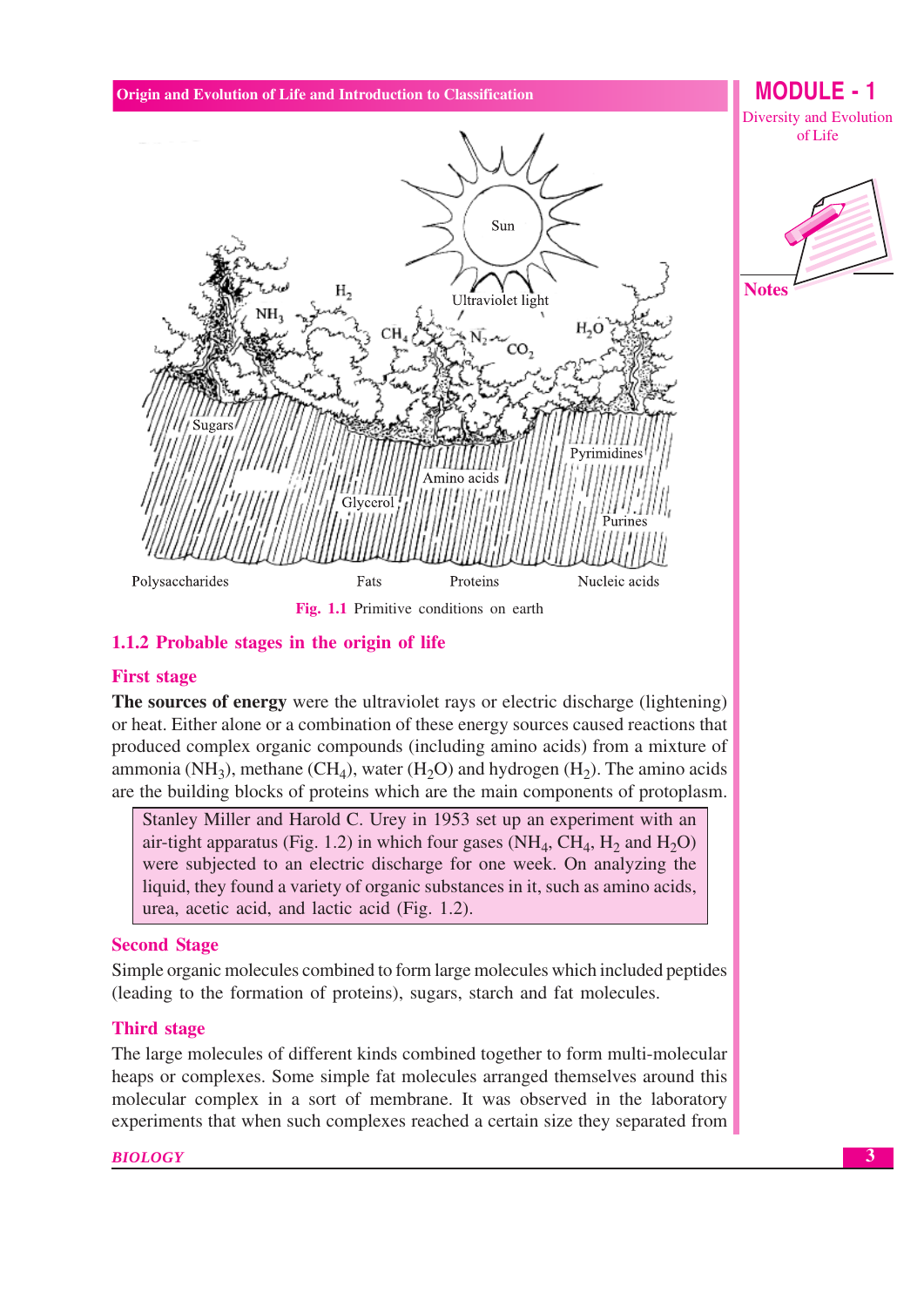# **MODULE - 1 Diversity and Evolution**

of Life



**Notes** 

the surrounding solution in the form of what were termed "coacervate drops" of microscopic size, moving in the liquid with a definite boundary (coacervate means "heap" referring to the combining together of the molecules).

Coacervate like aggregates were probably the precursors of the first living cells.



Fig.1.2 The apparatus used by Stanley Miller and Harold C. Urey to demonstrate the synthesis of amino acids under conditions that existed on the primitive earth

Now, some sort of "metabolism" could occur within these coacervates with synthesis of certain substances and breakdown of others. The latter (*i.e.* breakdown reactions) could provide energy.

Some of the earliest formed proteins might have acted like enzymes and would have affected the rates of reactions. It is also believed that RNA molecules might have shown enzymatic activity in the "primordial soup" of chemical compounds. Such molecules have been termed ribozymes.

#### **Fourth stage**

Some sort of nucleoproteins or nucleic acids may have evolved by random combinations which have provided two more properties to coacervate–like bodies. These include:

- (i) chemical reactions from the nucleic acids, and
- (ii) the capacity to reproduce through duplication of the nucleic acids (Fig. 1.3).

Thus, cells were produced that could be called the simplest primordial life. Figure 1.3 depicts the probable stages of origin and evolution of living beings.

The primitive "drop"-like forms of life were all heterotrophs, unable to manufacture their own food but derived it from environment.

One of the innumerable changes in genetic make up of the primitive heterotrophs led to the formation of chlorophyll (green colouring matter of the leaves) molecules.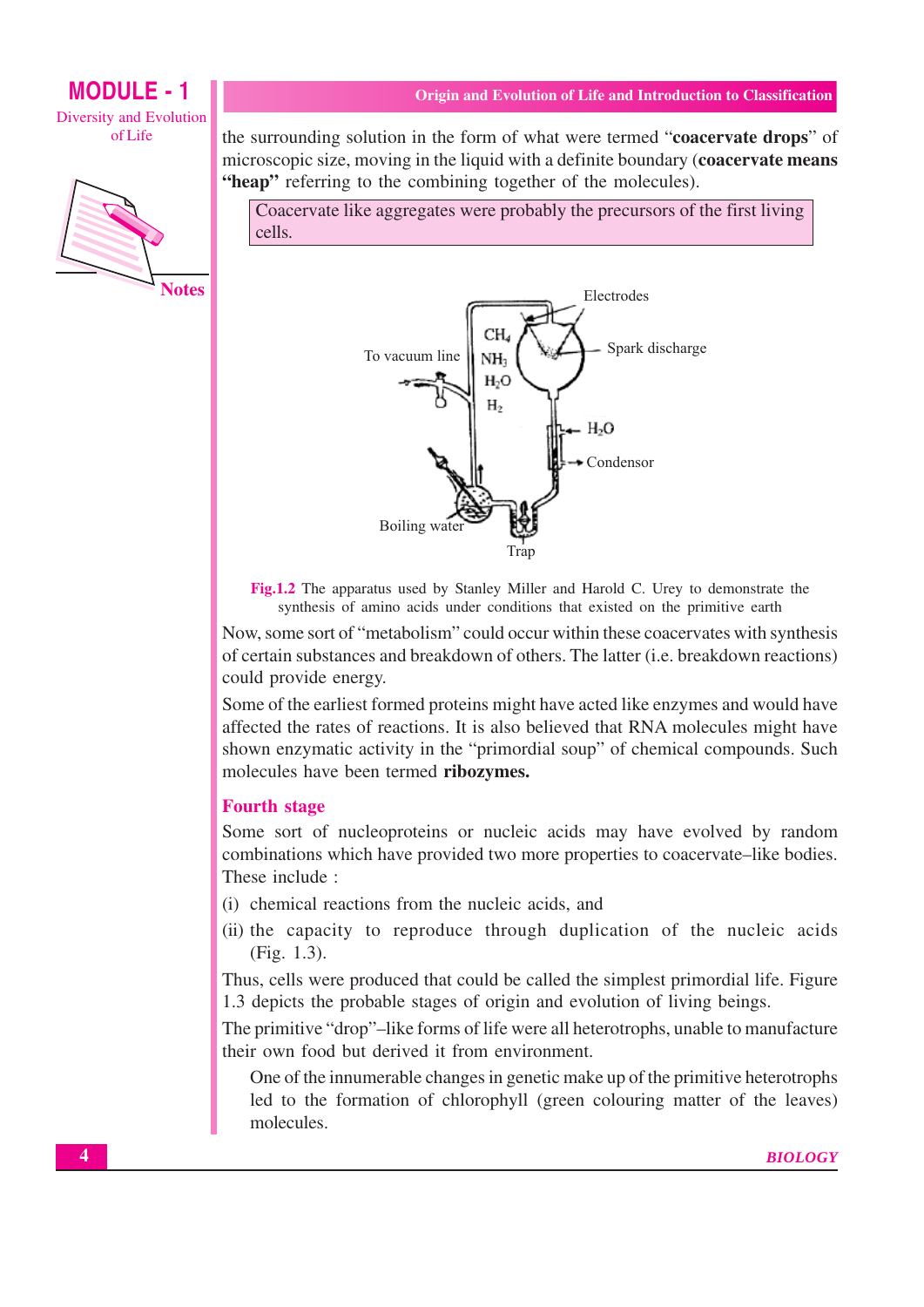The chlorophyll-bearing units of life for the first time started using solar energy for production of food as well as for the first time started liberating free oxygen into the atmosphere.

Early atmosphere of earth had no free oxygen, the forms until then could at best be only "anaerobic". Chlorophyll-bearing organisms later released free oxygen which gave greater possibilities for life to evolve.



Fig. 1.3 Steps of the events which led to the origin of life

Thus, the simplest form of life originated through four main stages. Thereafter, a wide variety of organisms came into existence through **biological evolution**.



- 1. Approximately how many years ago was the earth formed?
- 2. Who gave the Chemosynthetic Theory for origin of life?

3. Name the four gases present in the primitive atmosphere of the earth.

# **MODULE - 1 Diversity and Evolution** of Life

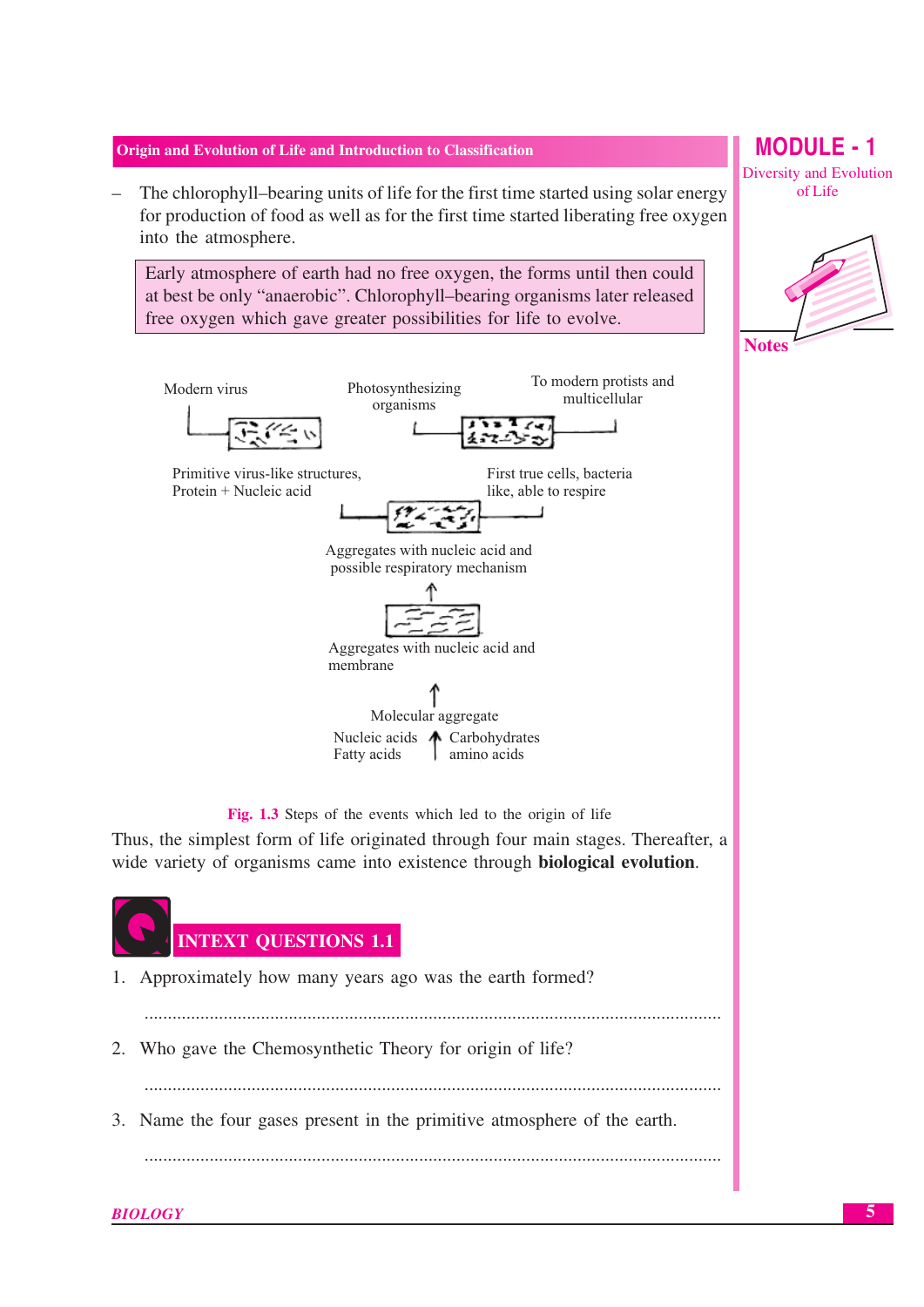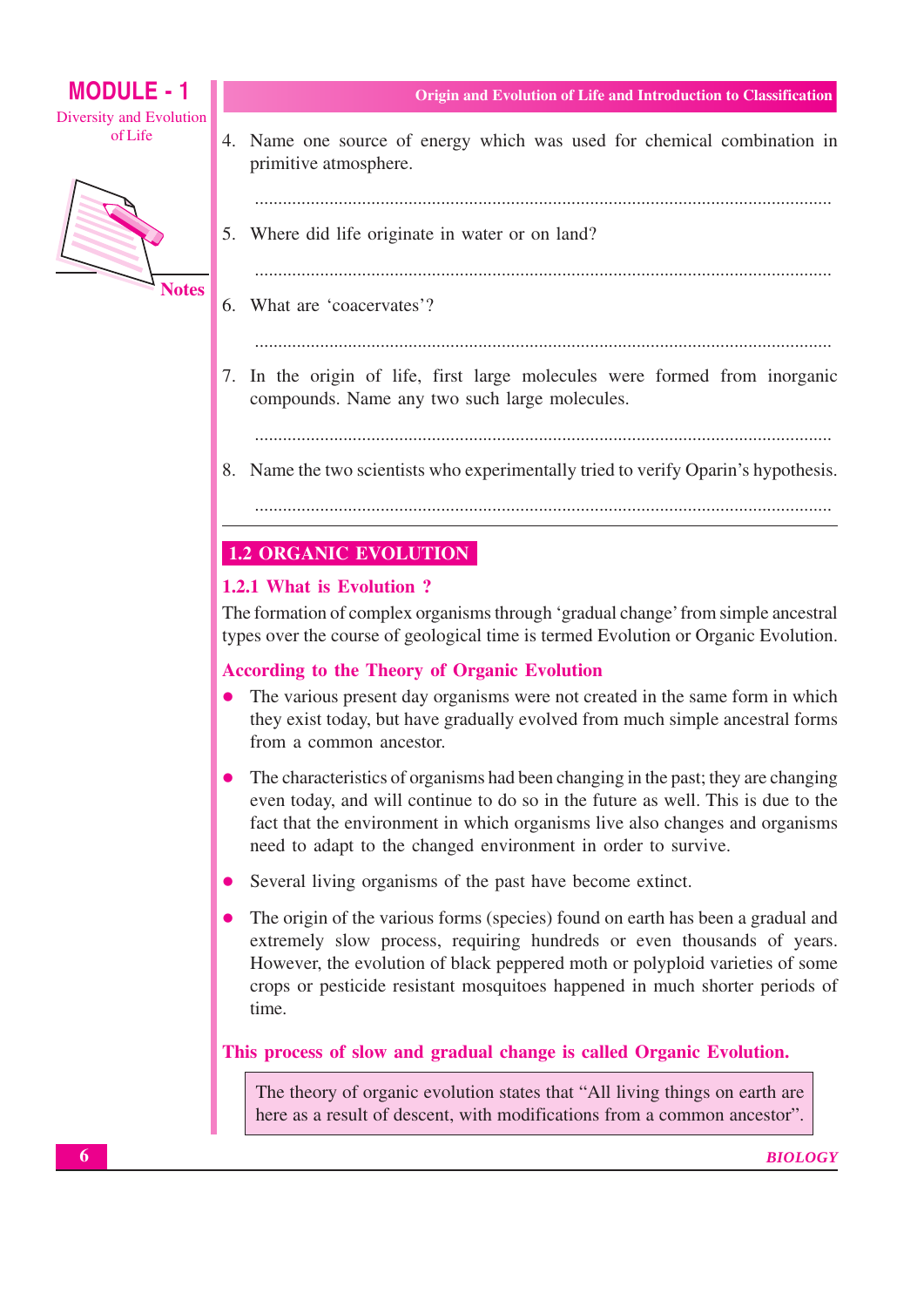#### 1.2.2 Evidences of organic evolution

The evidences supporting organic evolution are derived from a number of fields of Biology. Those discussed here are :

- 1. Morphological evidences
- 2. Embryological evidences
- 4. Molecular evidences 3. Palaeontological evidences

# **1. Evidences from Morphology**

Though organisms of different species and groups are quite different from each other, they still retain certain common features. Morphological evidences for evolution are derived from -

- $(i)$ Homologous and analogous organs (Fig. 1.4 and Fig. 1.5)
- (ii) Vestigial organs
- $(iii)$ Connecting links

The comparative study of various organs in different groups of vertebrates exhibit common features which show that they evolved from a common ancestor. Take for example the heart of the vertebrates (Fig. 1.4).



Fig. 1.4 Comparative study of heart of different groups of vertebrates

#### (ii) Homologous Organs

Homologous organs are the organs which are similar in structure and origin but may look very different and perform different functions.

- Forelimbs of vertebrates are a good example of homologous organs. They are built on the same fundamental plan yet they appear different and perform different functions (Fig. 1.5).
- In each case the forelimb consists of humerus, radius and ulna, carpals, metacarpals and phalanges. This basic similarity in the structure of the apparently different forelimbs of different kinds of vertebrates is due to the fact that all these limbs have evolved from a common type called the **pentadactyl** (five-fingered) limb.

MODULE -  $1$ 

**Diversity and Evolution** of Life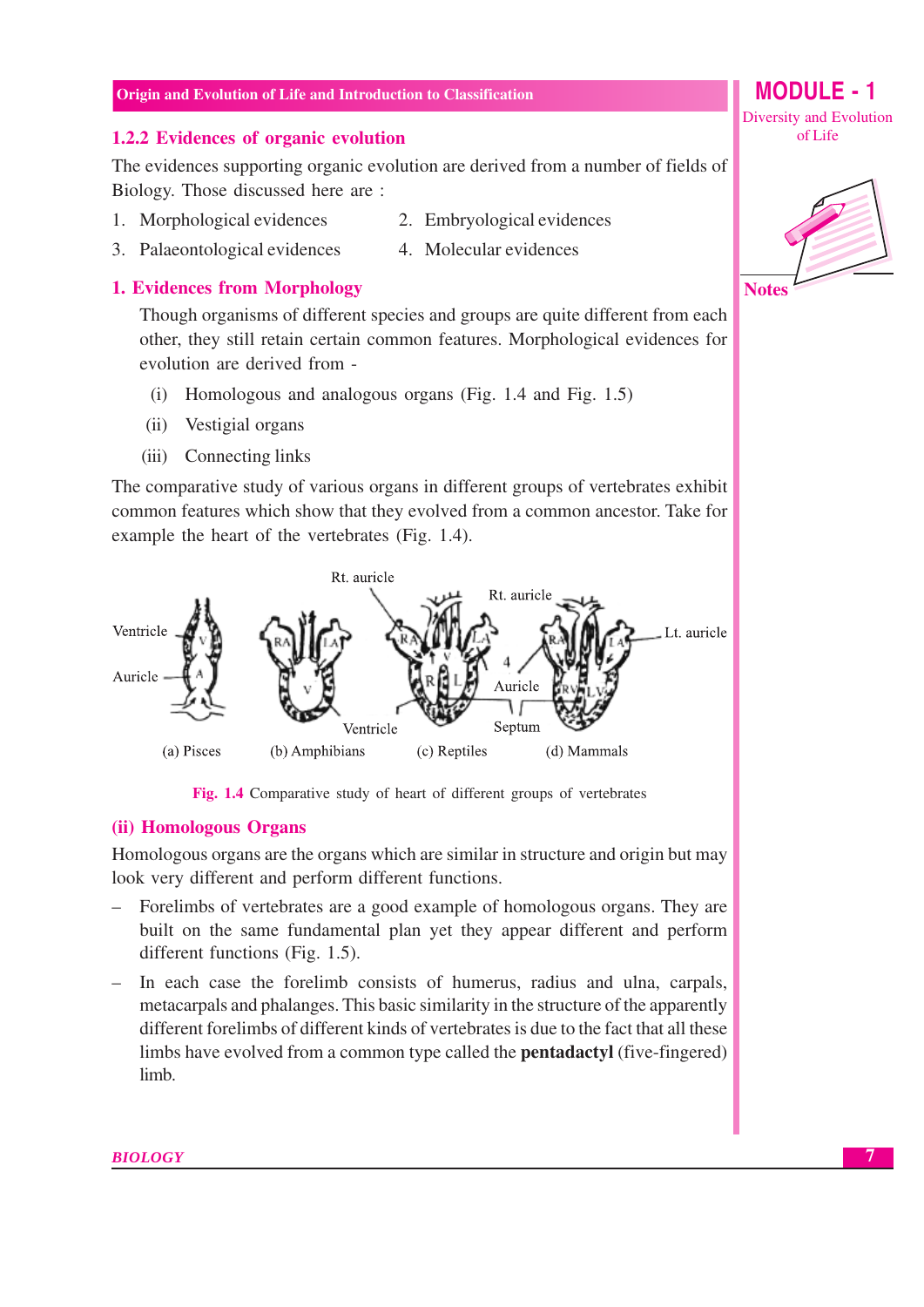**MODULE - 1 Diversity and Evolution** of Life





Origin and Evolution of Life and Introduction to Classification

of some vertebrates

The homologous organs, therefore, prove that different kinds of organisms came into existence through evolution.

# **Analogous organs**

The structures which are functionally similar but structurally different are called analogous organs.

The wing of an insect, and that of a bird or bat or pterodactyl are examples of analogous organs (Fig. 1.6). The function of the wing is the same (for flying) but the insect wing has no structural resemblance with that of the vertebrates.



(a) Wing of insect

(b) Wing of bird

Fig. 1.6 Analogy between wings of insects and of different vertebrates

# (iii) Vestigial Organs

Vestigial organ is any small degenerate or imperfectly developed (non-functional) organ or part which may have been complete and functional in some ancestor.

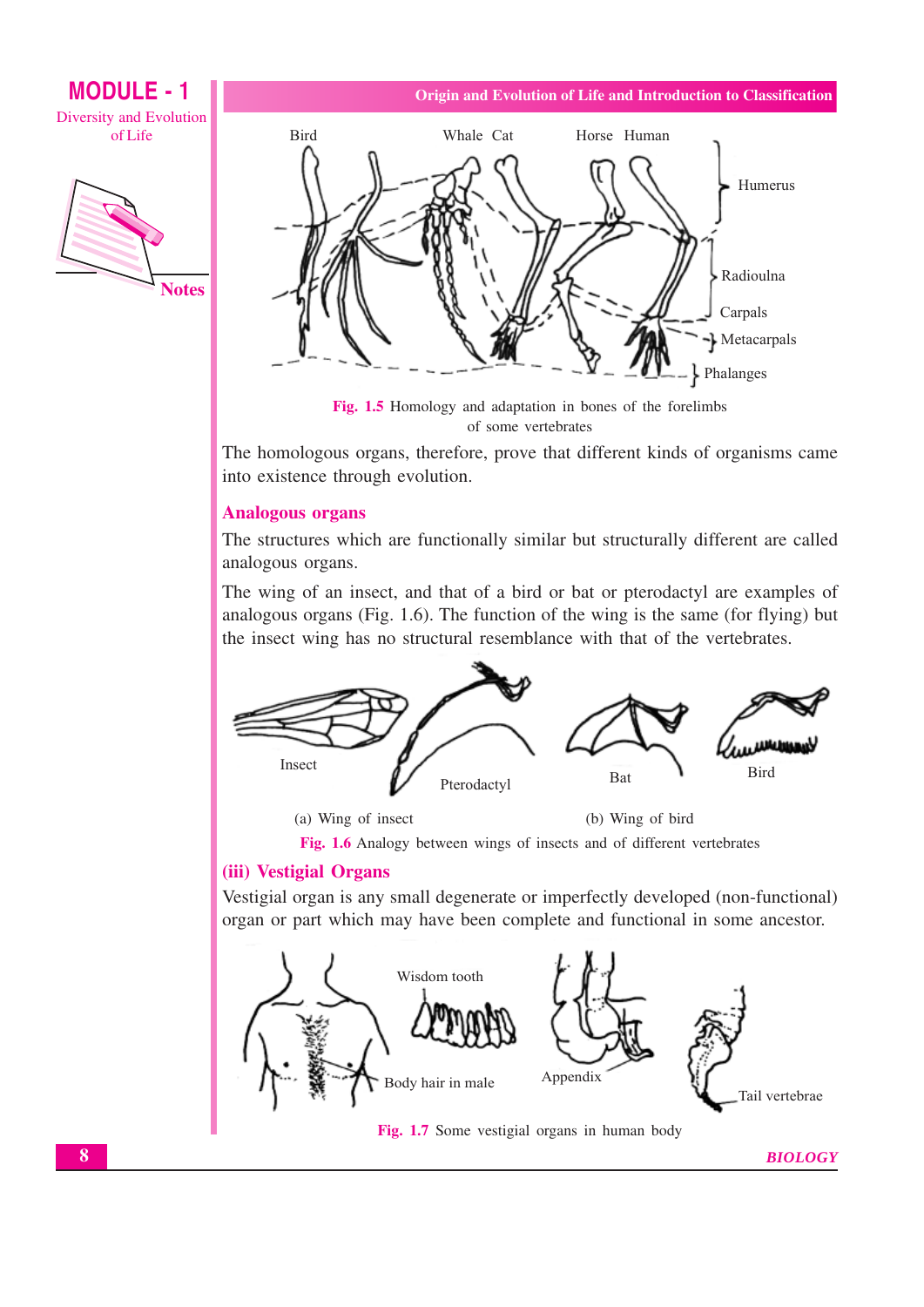The only rational explanation for the presence of these non-functional organs is that they have been inherited from ancestors in which they were functional. Fig. 1.7 shows some of the vestigial structures in the human body.

#### (iv) Connecting Links

The animals or plants which possess characters of two different groups of organisms are known as connecting links. The **connecting links** establish continuity in the series of organisms by proving that one group has evolved from the other. A good example is that of a fossil bird Archaeopteryx, which was a connecting link between reptiles and birds. This bird had a beak with teeth and a long tail (with bones) like the lizards. It had feathers on the wings and on the body like the birds.  $(Fi\varrho, 1.8).$ 



Fig. 1.8 An extinct bird - Archeopteryx

#### 2. Evidences from Embryology

Embryology is the study of development of an organism

The aspects of embryology which support the doctrine of organic evolution are :

- similar stages of early development (morula, blastula or gastrula) in all the animals:
- the embryos of all vertebrates are similar in shape and structure in their early stages.

This resemblance is so close that it is difficult to tell them apart (Fig. 1.9).

- All the vertebrates start their life from a single cell, the zygote.
- All of them during their life history, pass through two-layered blastula and three layered gastrula stage and then through fish like stage with gill-slits.

All the different aspects of embryology strongly support the fact that the different classes of vertebrates had common ancestors.

#### **3. Evidences from Paleontology**

**Paleontology** is the study of **fossils**. Fossils are the remains or traces of animal and plant life of the past, found embedded in rock either as petrified hard parts or as moulds, casts or tracks.

The fossils of the earliest era in the geological time scale were those of bacteria. then invertebrates and then successively of fishes, amphibians, reptiles and lastly of birds and mammals and among mammals primitive fossils of humans are the most recent.

**BIOLOGY** 

**MODULE - 1 Diversity and Evolution** of Life

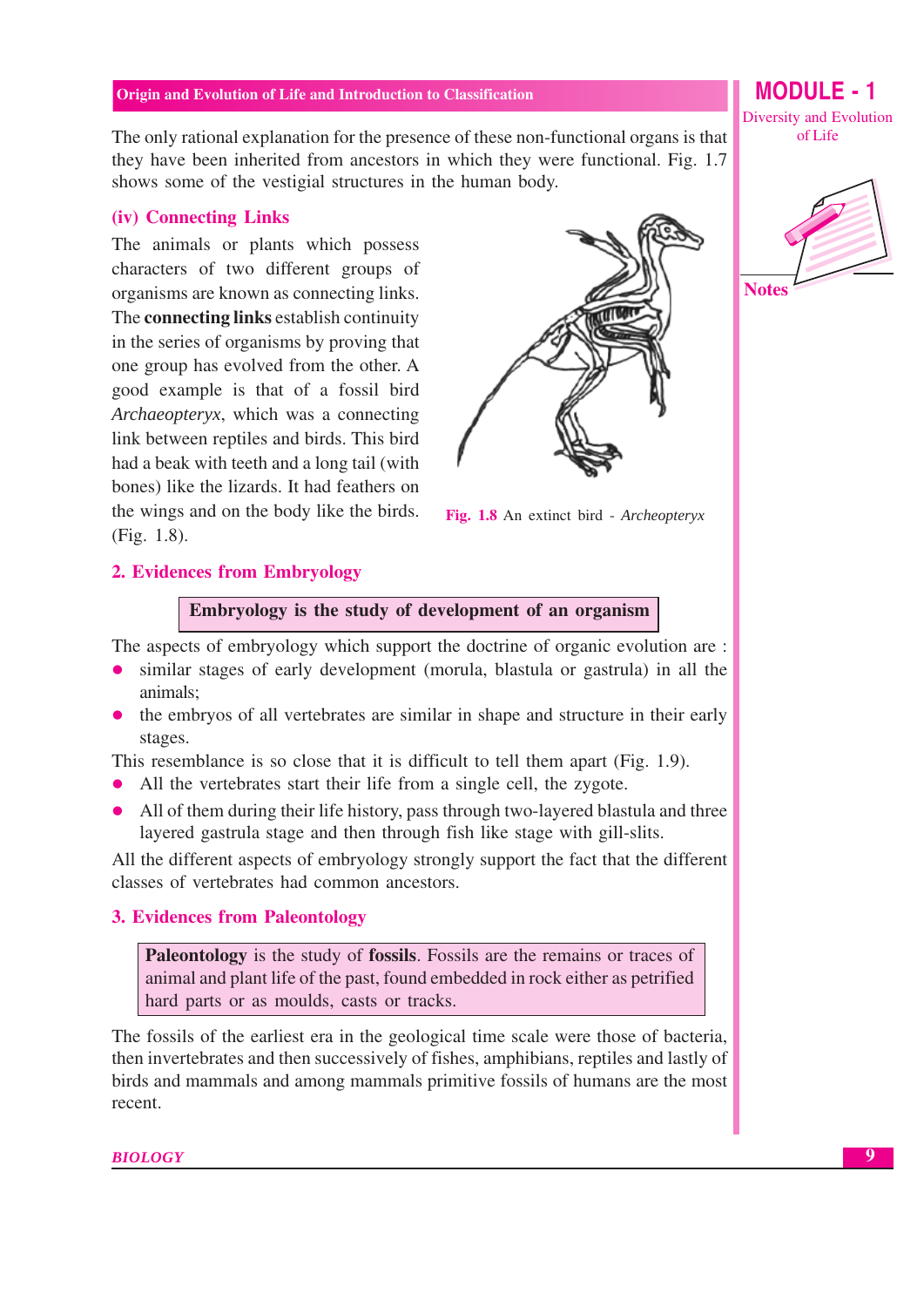

**MODULE - 1** 



Fig. 1.9 Series of vertebrate embryos in comparable stages of their development a-Fish, b-Chick, c-Man

The discovered fossils of the horse, elephant, camels, and humans provide their ancestral history (Fig. 1.10). The number of toes decreased for greater speed, size gradually increased and teeth adapted to eat grass.



Fig. 1.10 Fossil record of bone of hind legs of horses from *Eohippus* to *Equus* showing decrease in the number of toes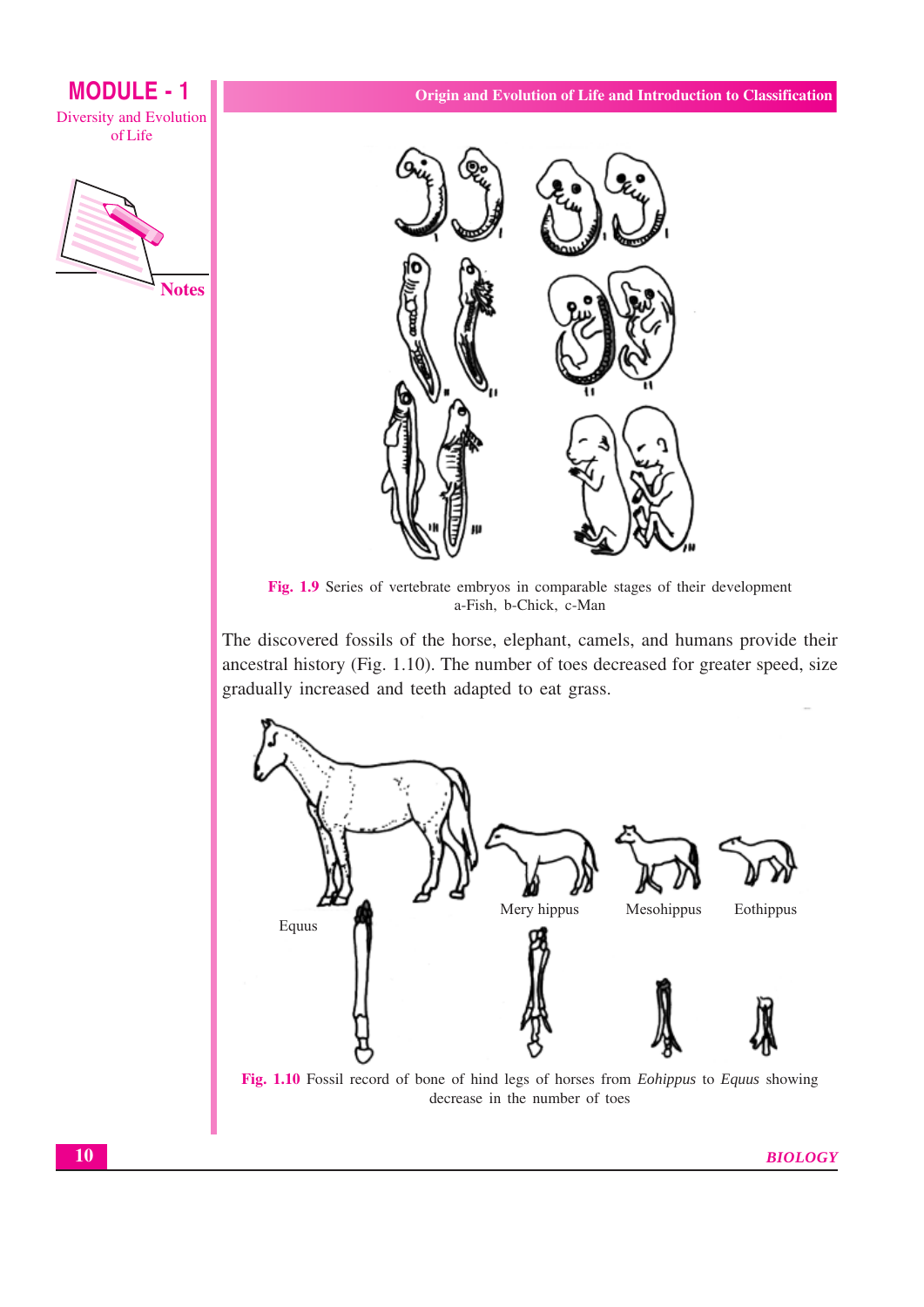#### **4. Molecular Evidence of Evolution**

- All organisms have cell as the basic unit of life. The cell is made of **biomolecules** common to all organisms.
- Ribosomes, the cellular organelles are of universal occurrence in organisms.
- DNA is the hereditary material of all organisms, except for some viruses.
- ATP is the molecule which stores and releases energy for biological processes.
- The same 22 amino acids form the constituents of proteins of almost all organisms.
- $\bullet$  The genetic code is universal (exceptions are very few).
- The central dogma which deals with the transfer of genetic information in cells is the same.
- The basic steps of transcription and translation for protein synthesis are similar in all organisms.
- The sequence of nucleotides such as that for the promoter gene (TATA box) is common to all organisms.

However, organisms sharing same chemical characteristics show closer evolutionary relationships. For example (i) human blood proteins are most similar to those of the chimpanzee among all apes, or (ii) only plants and some algae have chlorophyll so they are more closely related. Similarity in chemical constituents between organisms is termed molecular homology or biochemical homology and are used in recent times, to establish evolutionary relationships and form the basis of systematics.

# **INTEXT OUESTIONS 1.2**

| 1. Define organic evolution.                                                       |
|------------------------------------------------------------------------------------|
| 2. Name one fossil animal which forms a connecting link between reptiles and aves. |
| 3. Which organ of man is homologous to the wings of birds?.                        |
| 4. Define vestigial organ.                                                         |
| 5. Give one example of a connecting link among the living beings.                  |
| 6. Give two examples from molecular biology which support organic evolution.       |
|                                                                                    |

**MODULE - 1** 

**Diversity and Evolution** 

of Life

**Notes** 

**BIOLOGY**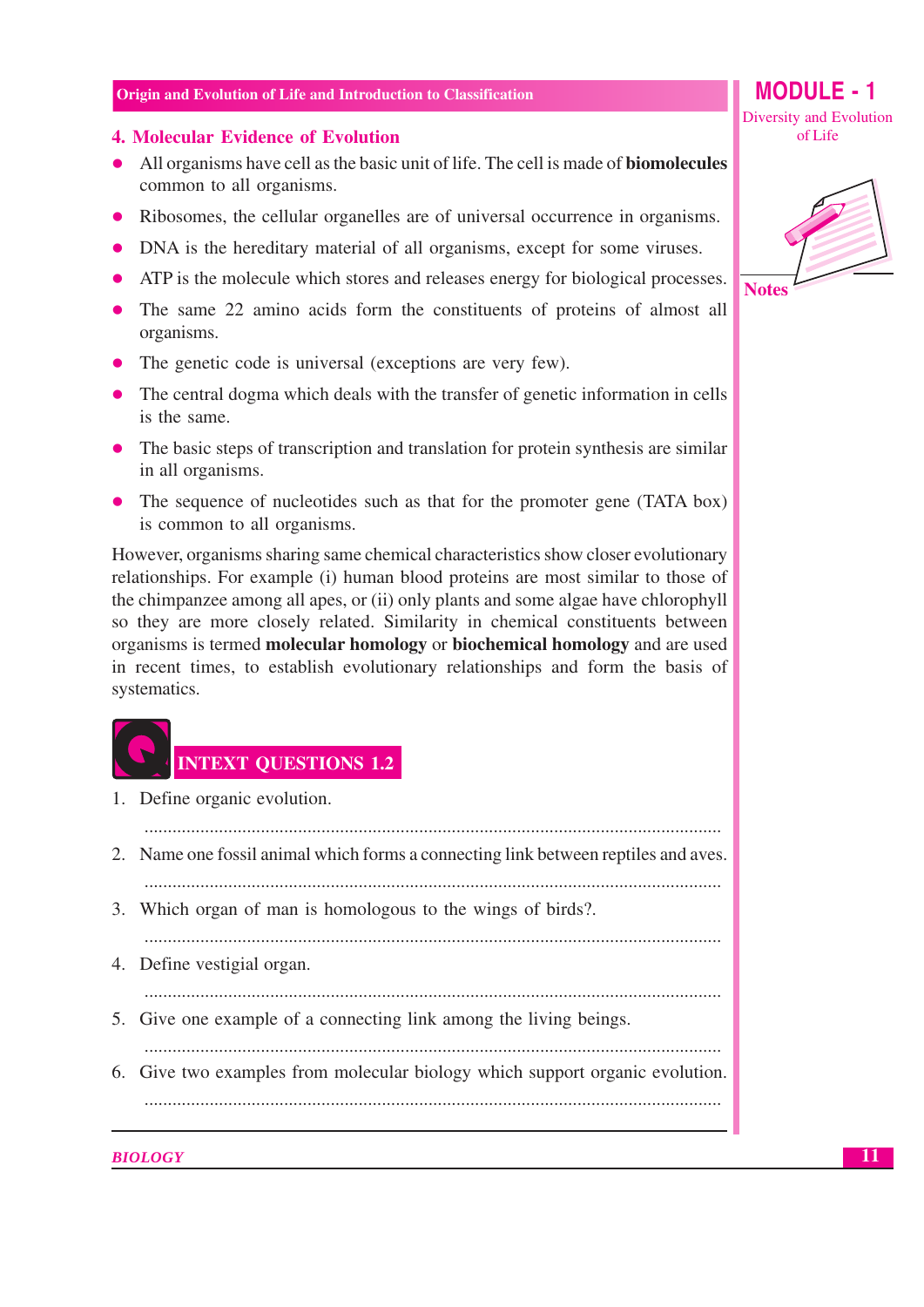



**Notes** 

#### **1.2.3 Mechanism of Evolution**

Various theories about the mechanism of evolution have been proposed; some of them such as Lamarck's theory of "Inheritance of acquired characters" and De Vries' theory of 'mutation' are now of historical importance only.

Darwin's theory of Natural selection still holds ground but was modified with progress in genetics and developed into the **Modern synthetic theory** which is regarded as the most valid theory of evolution.

#### **Darwin's Theory of Natural Selection**

An English Scientist, Charles Darwin (1809-1882) explained the mechanism of evolution through his theory of natural selection. He is still regarded as 'the father of evolution' because of two very significant contributions. He suggested (i) that all kind of organisms are related through ancestry and (ii) he suggested a mechanism for evolution and named it **natural selection.** 

According to Darwin, organisms produce more offspring than can survive. Because environmental resources are limited there ensues struggle for existence. Organisms with advantageous variations are protected and allowed to reproduce while the disadvantageous variants are eliminated from nature. This is what was termed natural selection by Darwin.

According to Darwin when the environment changes, new adaptations get selected in nature and after many generations sufficient characteristics will have been changed so as to alter the species into a new one (origin of species).

Darwin talked about variation but did not know about the sources of variation. With progress in genetics the sources of variation were discovered and Darwin's original theory of Natural Selection modified. This new theory was termed Neo-Darwinism or Modern Synthetic Theory.

#### According to this theory:

- 1. The unit of evolution is 'population' which has its own gene pool. Gene pool is the group of all different genes of a population.
- 2. Heritable genetic changes appear in the individuals of a population. These heritable changes or variations occur due to small mutations in the genes or in the chromosomes and their recombinations.
- 3. Natural selection selects the variations which helps in adapting to the environment.
- 4. A change in the genetic constitution of a population selected by natural selection is responsible for evolution of a new species, since through interaction of variation and Natural Selection more offsprings with favourable genetic changes are born. This is called 'differential reproduction'.
- 5. Once evolved, Reproductive Isolation helps in keeping species distinct.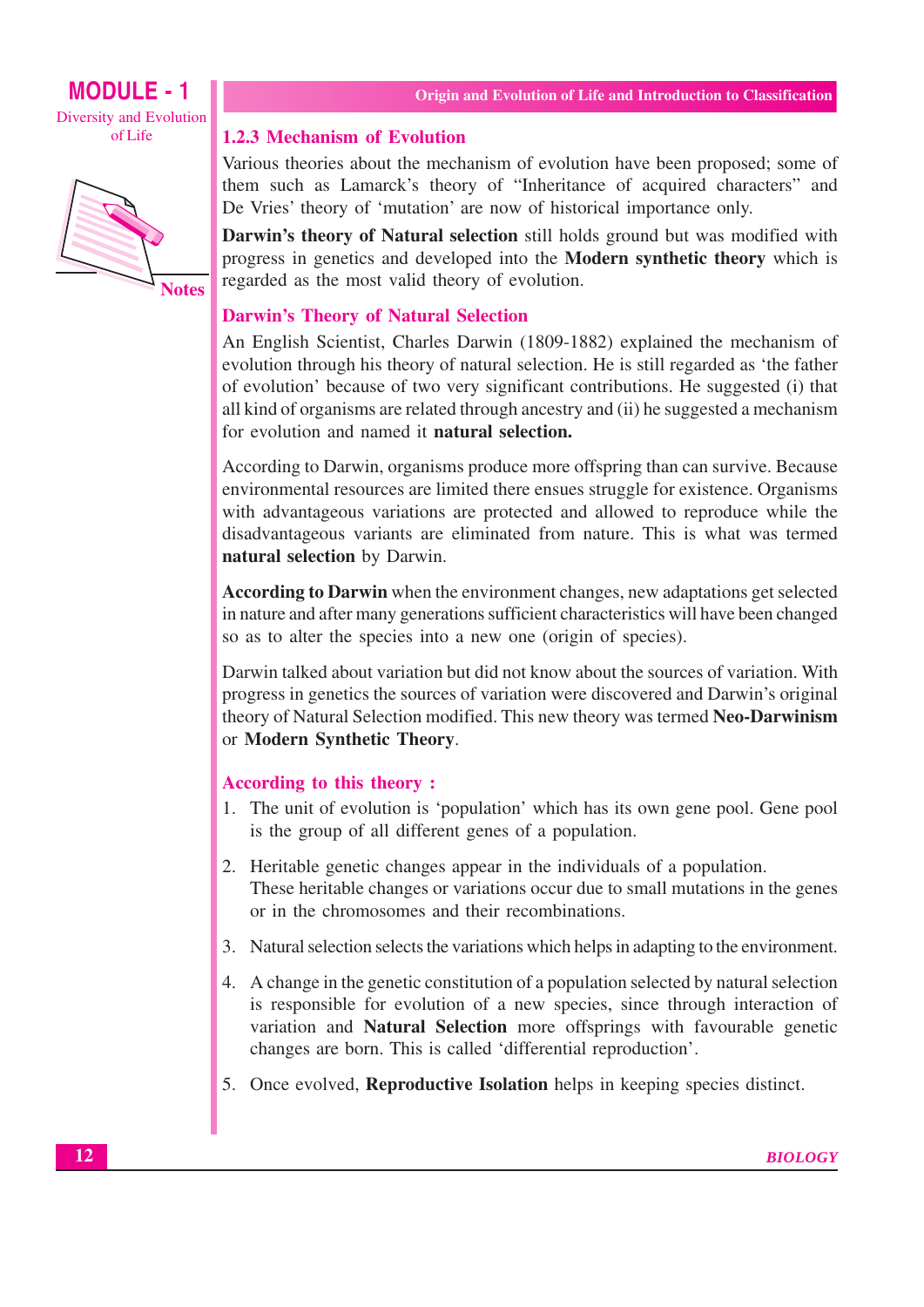# **MODULE** - 1 Diversity and Evolution

of Life



# **INTEXT QUESTIONS 1.3**

- 1. Who gave the theory of natural selection?
- 2. What is the modern interpretation of Darwin's theory of evolution called?

3. What are the two major contributions of Charles Darwin regarding evolution?

- 4. Give two main features of Neo-Darwinism.
	-
	-
- 5. What do you mean by "differential reproduction"?

#### 

# **1.2.4 Elemental Forces of Organic Evolution**

Evolution is caused by action of forces on Natural Selection of Variation. Reproductive Isolation keeps the species distinct therefore the elemental forces of Organic Evolution are: (i) Variation (ii) Natural Selection (iii) Isolation.

# (i) Sources of organic variation

Variation arises in an individual member of a population, and if favourable, spreads into the population through "differential reproduction" by the action of natural selection. Variations may occur by

- 1. **Mutation**, which is a sudden genetic change. It may be a change in a single gene (genic mutation or point mutation) or may affect many genes (chromosomal mutation).
- 2. Genetic recombination, which occurs in sexually reproducing organisms at every reproduction. The chromosomes and thus genes of the parents mix at random during zygote formation. That is why offspring of same parents are different from each other as they have different combinations of parental genes. Variation is also brought about when crossing over occurs during gamete formation.
- 3. Gene flow is when there is chance mixing of genes of closely related species through sexual reproduction.
- 4. Genetic drift occurs in small populations when a part breaks off from a large population. Only representative genes of the large population are present which undergo change at a right time and the small population may evolve into a new subspecies or species.

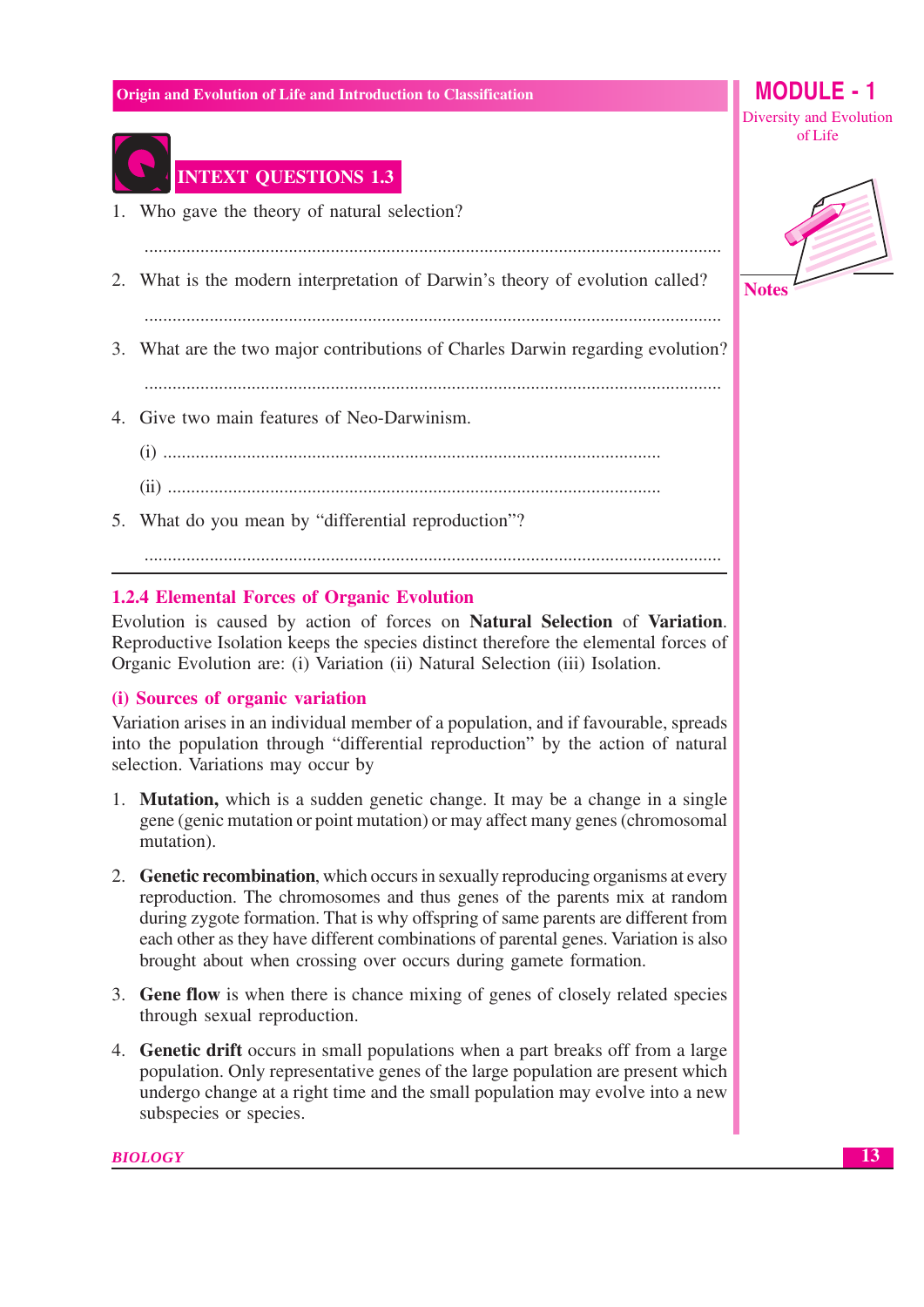

#### (ii) Natural Selection

Natural selection considered to be responsible for "differential reproduction of genes" which means that more of favourable genes get reproduced in a population.

Many examples of natural selection in action are available now. Given below are three such examples.

#### **Notes Example 1 : DDT resistant mosquitoes**

About 50 years back, the mosquito population had been kept in control with the help of DDT. Thereafter, it was found that mosquitoes could not be killed with DDT any longer. There appeared DDT-resistant mosquitoes. What had happened was that a **gene mutation** (variation) had conferred (given) on the mosquito, the ability to resist the effect of DDT. While DDT killed other mosquitoes, those with the gene mutation survived and slowly within a few generations DDT resistant mosquitoes replaced the DDT-sensitive ones. In other words, the DDT resistant mosquitoes 'reproduced differentially' by the action of natural selection.

# **Example 2 : Metal tolerance in grasses**

Certain metal residues sometimes collect in the soil near some industries using heavy metals. Being poisonous they kill the grasses. However, resistant grasses are found to evolve after some time through the action of genetic variation and natural selection.

From the above example, can you explain the evolution of the heavy metal-tolerant grasses?

# **Example 3 : Industrial melanism**

A commonly quoted example of natural selection in action is that of the peppered moth, *Biston betularia*. The moth with its light coloured wings dotted with spots blended well with the lichens growing on the houses and trees on which it rested. Once in a while if a mutated form of the moth which was black in colour appeared, it was eaten up by birds as it was conspicuous because of its black wings. This was observed in the British Isles before the industrial revolution. After the industrial revolution, the genes for black wings proved favourable on the soot covered lichens growing on the walls of houses. Natural selection acted through the agency of the birds which now ate up the conspicuous light coloured winged peppered moth. These were therefore, soon replaced by the black variety (Fig. 1.10).

There are several such examples in which human activities have changed the environment and natural selection has been observed to play its role. But it is an established fact now that all of biodiversity over these millions of years have also evolved through the interaction of variation and natural selection.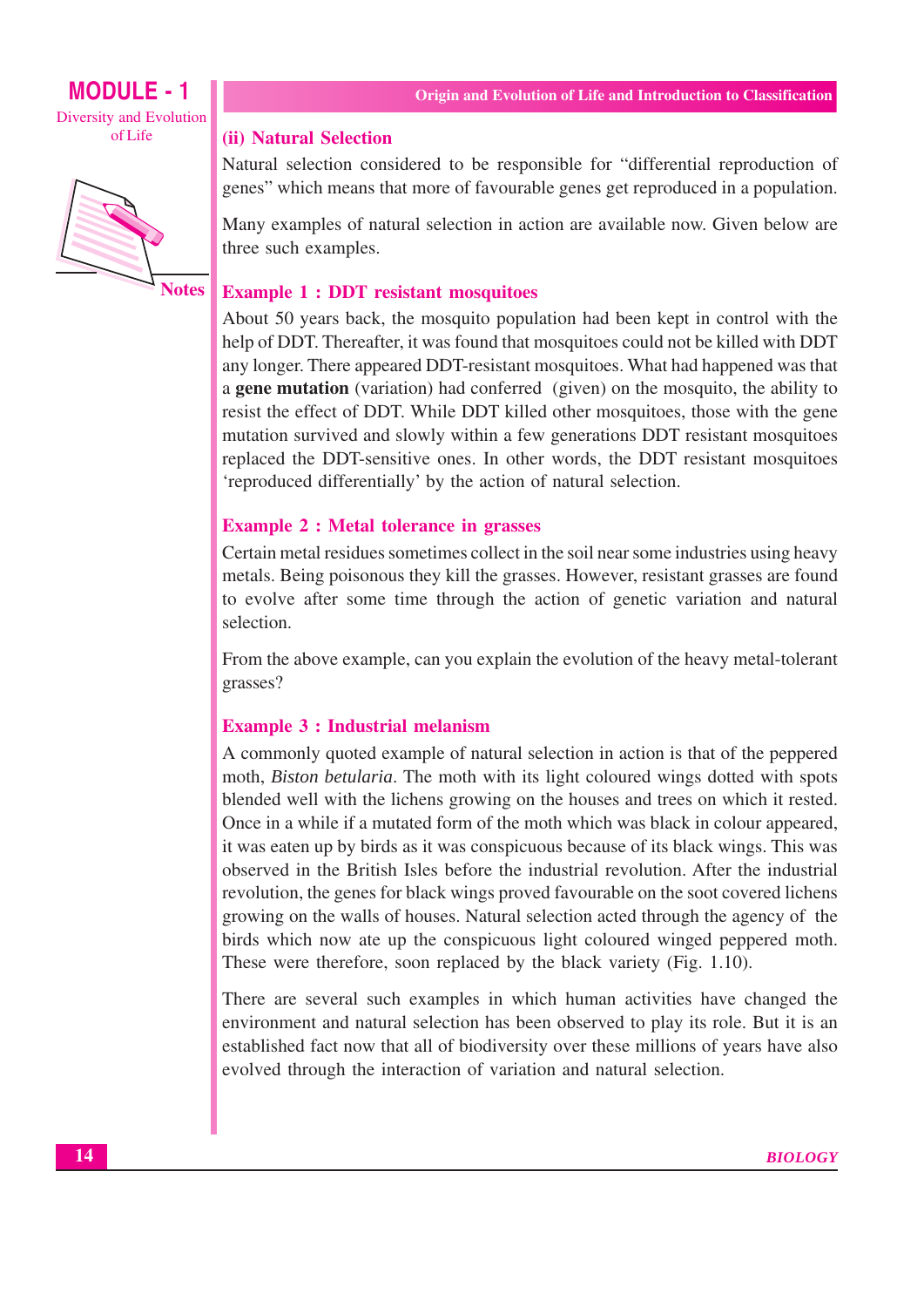Fig. 1.11 Light and dark forms of Biston betularia

# (iii) Role of Reproductive Isolation

Once new species arise from the parental species due to the effect of variation and natural selection, reproductive barriers prevent the two species from exchanging genes through reproduction.

Thus two related species cannot mate with each other and remain distinct. Isolation means separation and reproductive isolation simply means that the two species are prevented from successful reproduction and kept genetically distinct from each other. Reproductive isolation operates in the following ways:

| Ecological isolation    | : The two species are unable to mate as they live in<br>geographically different areas.                                                                                                                                                |
|-------------------------|----------------------------------------------------------------------------------------------------------------------------------------------------------------------------------------------------------------------------------------|
| Seasonal isolation      | : Mating is prevented because the reproductive organs<br>mature at different times.                                                                                                                                                    |
| isolation               | Ethological (Behavioural) : The songs in birds of two species or the colouration<br>of two fishes are so different that female of one<br>species is able to recognise only the male of its own<br>species.                             |
| Mechanical isolation    | : The male and female organs for mating differ in<br>different species and prevent their union.                                                                                                                                        |
| Physiological isolation | : The sperms of one species are not able to survive in<br>the female tract of another species.                                                                                                                                         |
| Isolation               | Zygotic and developmental: If all the above mechanisms fail and a "hybrid zygote"<br>(zygote from mating of two different species) is<br>formed, it dies after some time. If the hybrid zygote<br>survives it dies during development. |

**MODULE - 1 Diversity and Evolution** of Life

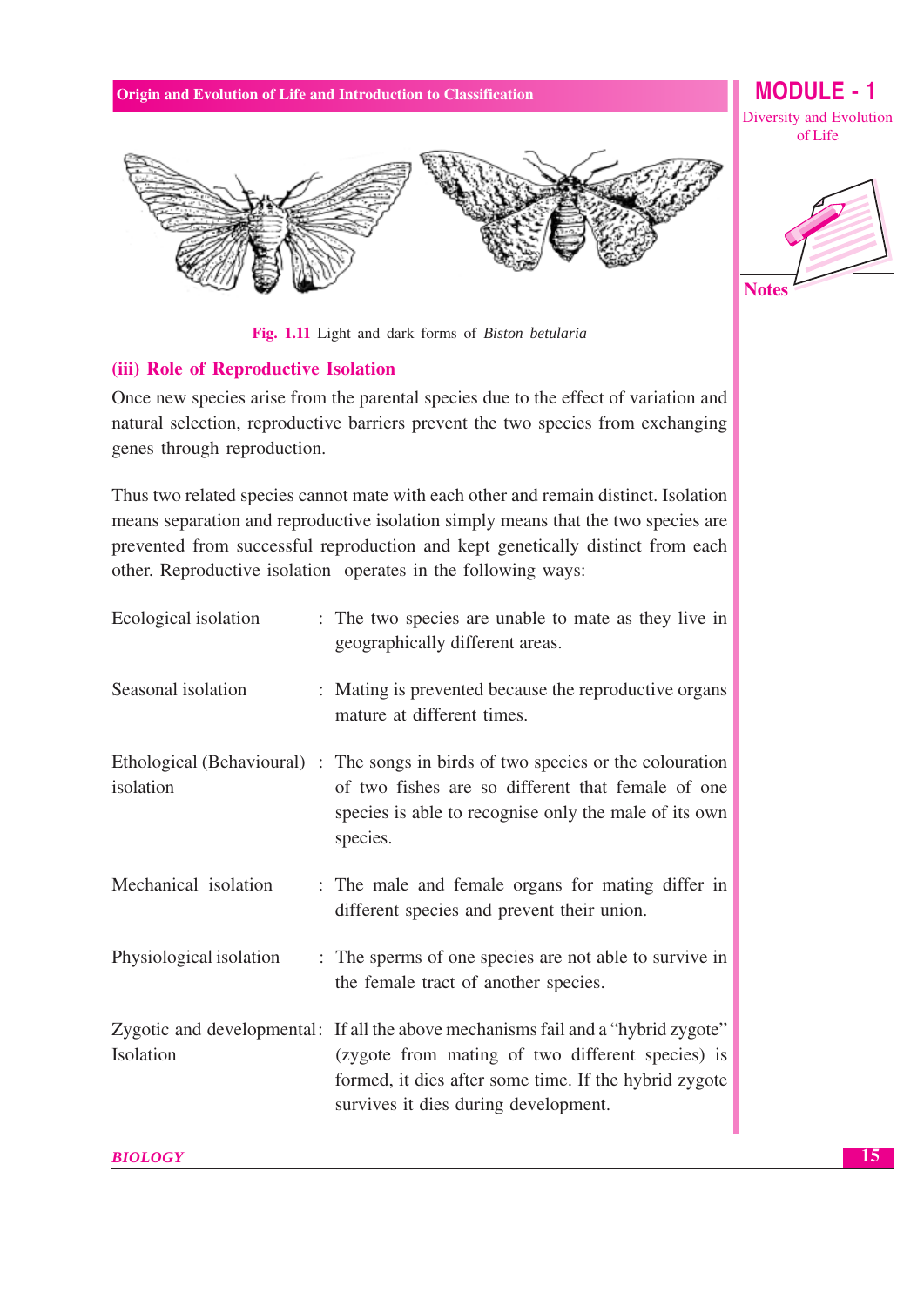MODULE -  $1$ Diversity and Evolution of Life



Origin and Evolution of Life and Introduction to Classification

Hybrid sterility

 $F_2$  breakdown

- : Mule, the offspring of a female horse and male donkey is a good example. It leads a normal life but is sterile and cannot reproduce.
- : In rare cases, all the above mechanisms fail and a hybrid (offspring of parents belonging to different species) is fertile, it can reproduce only for one generation.

# **1.2.4 Speciation**

The evolution of new species is termed speciation. Speciation occurs in the following ways and is termed accordingly.

Allopatric speciation takes place when a part of the population becomes geographically separated (geographical isolation) from the parental population. For example a group of birds lives at the base of the mountain, some members fly up and get geographically isolated. Variation and natural selection act differently on the two because the environment in which the two live is different. Gradually genetic changes render them to be reproductively isolated.

# **Sympatric speciation**

Sometimes a genetic barrier (reproductive barrier) prevents reproduction between a section of a population of a species with other members. Such a section of population usually arises in plants because of polyploidy. Polyploidy is a mutation in which the normal diploid number of chromosomes become doubled or trebled (2n becomes 3n, 4n, 5n etc) in a section of the population of a species due to certain irregularities during cell division. The polyploid section of the population is then unable to interbreed (mate and reproduce) with their diploid ancestors and becomes a new species.

# **Models of speciation**

There are two accepted models of speciation that have given rise to the biodiversity

# 1. Phyletic Gradualism model

Two species from common ancestor gradually become more and more structurally different acquiring adaptations unique to each other (Fig. 1.12a). Darwin also believed that evolution is a slow and gradual process.

# 2. Punctuated equilibrium

A new species arises through major changes in the beginning and then remain constant for long periods before changing again. (Fig. 1.12b). This model was suggested by palaeontologists (scientists who study fossils), Niles Eldredge and Stephen Jay Gould.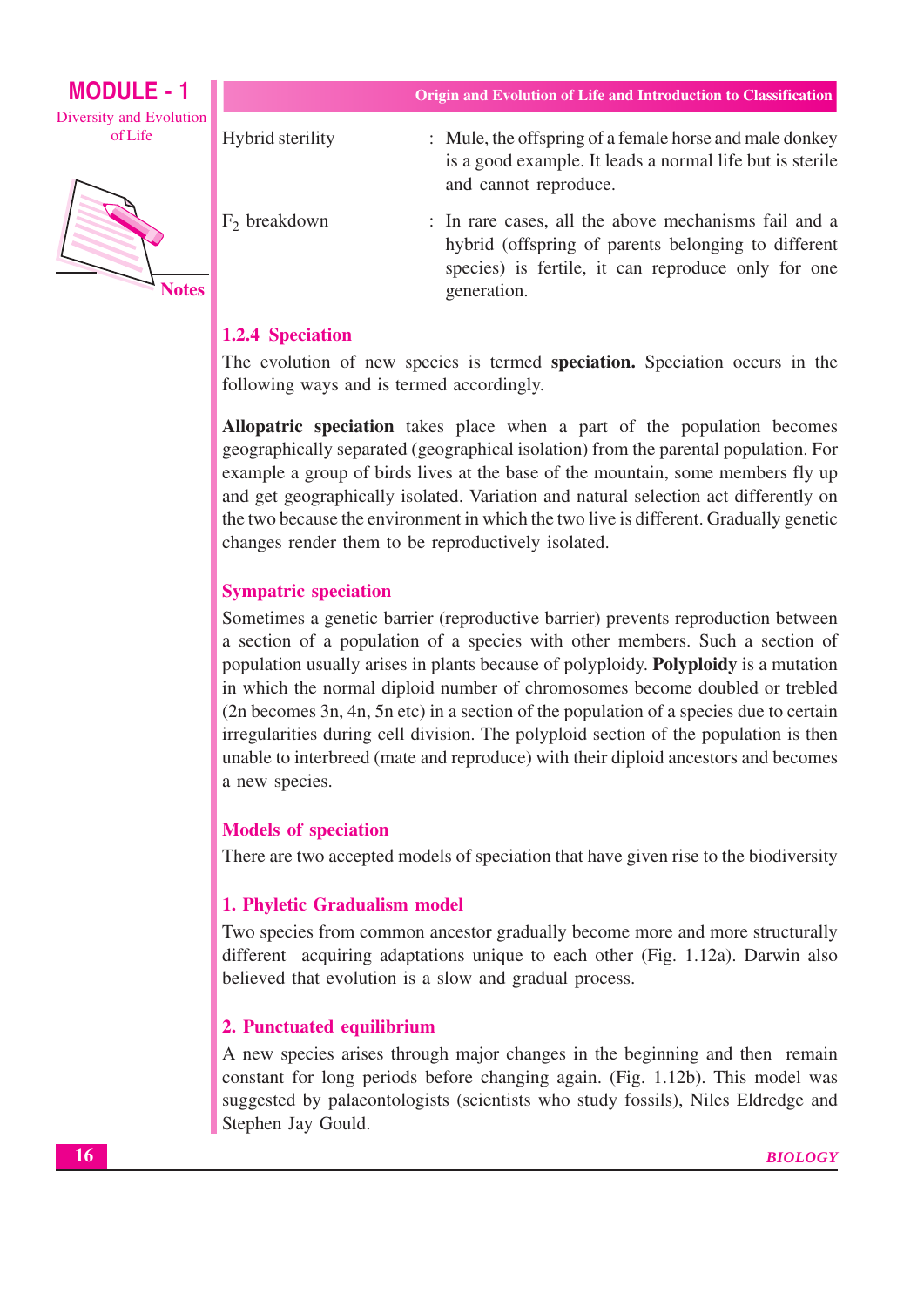

**MODULE - 1** Diversity and Evolution of Life



Fig. 1.12 Models of speciation (a) Phyletic gradualism, (b) Punctuated equilibrium

#### 1.2.5 Hardy-Weinberg Equilibrium

This is a concept related to both genetics and evolution and was proposed by G. H. Hardy and W. Weinberg.

A population of sexually reproducing organisms in which genes combine at random due to random mating is called **panmictic**. In other words, a panmictic population is one in which mating partners are not specifically selected. For example, we humans usually do not look for specific blood group when a marriage is arranged so we are panmictic with respect to blood types.

The Hardy Weinberg Principle states that in a panmictic population if there is no pressure of mutation, selection, genetic drift etc. then the relative frequency of any pair of genes remains constant, generation after generation. For example, a gene has two alleles, p and q in the population and no mutation or selection etc. takes place, then the frequency of these two alleles will remain constant generation after generation. This can be mathematically represented as:

$$
(p+q)^2 = 1
$$
 or  $p^2 + 2pq+q^2 = 1$ 



# **INTEXT QUESTIONS 1.3**

1. List the sources of organic variation.

2. What is 'industrial melanism' about? Answer in one or two sentences.

3. State one point of difference between (a) allopatric  $\&$  sympatric speciation (b) Ecological and Ethological Isolation

4. What is a panmictic population?

#### **BIOLOGY**

17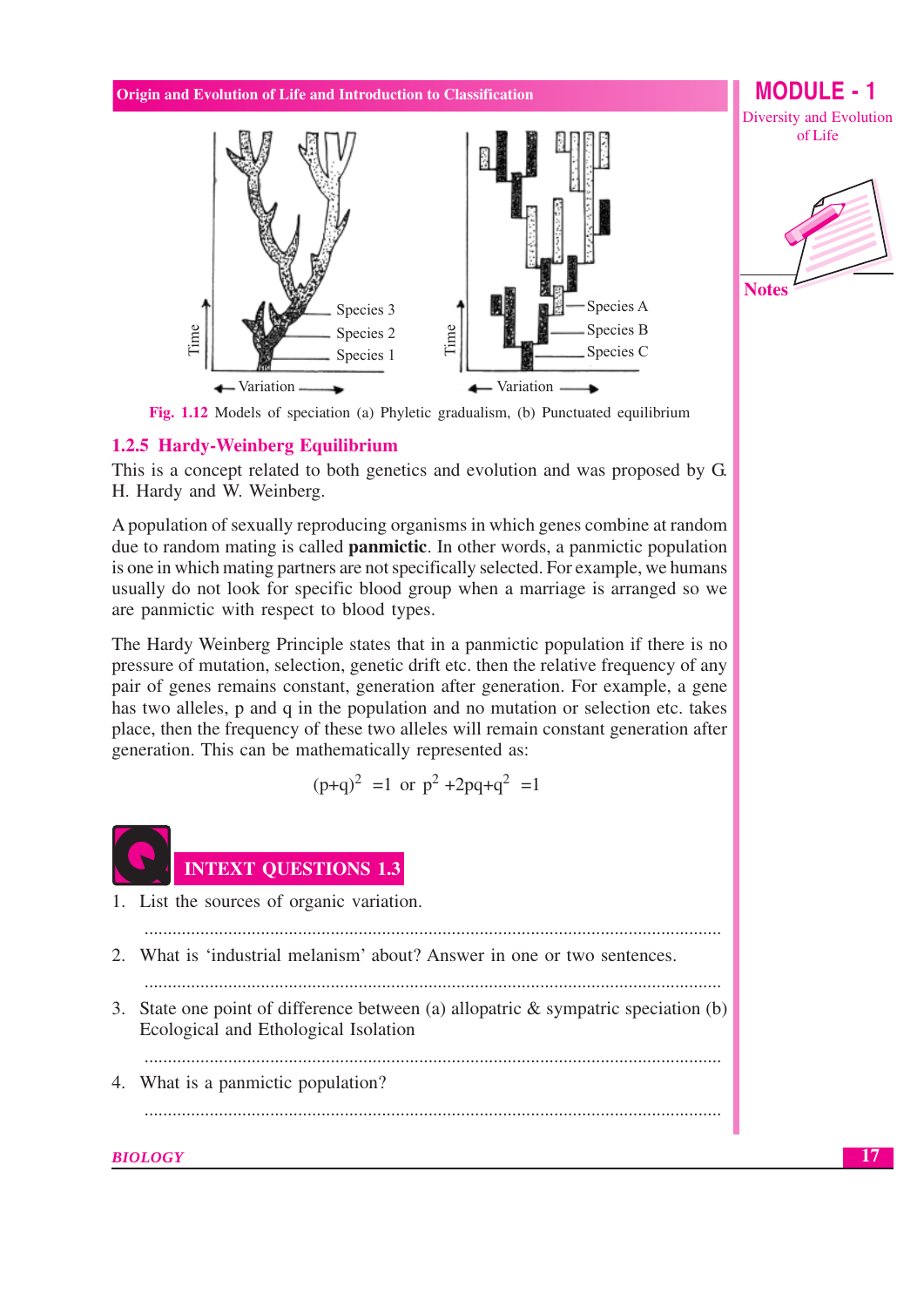**MODULE - 1** Diversity and Evolution of Life



Origin and Evolution of Life and Introduction to Classification

5. According to Hardy Weinberg Principle,  $(p+q)^2 = 1$ . Explain this mathematical expression.

#### 

# **1.3 CLASSIFICATION**

# 1.3.1 Meaning of Classification

Classification means identifying similarities and differences between different kinds of organisms and then placing similar organisms in one group and different kinds of organisms in different groups.

**Taxonomy**, may thus be defined as the science of classification of organisms into categories, maintaining certain rules. Early taxonomists classified organisms according to **morphological features** only. Once the concept of organic evolution was accepted, taxonomists began to draw evolutionary relationships between different kinds of organisms. This was termed **systematics**. Today taxonomy and systematics are treated as synonymous, since for classification, both morphological and biochemical resemblances and even those between molecules such as DNA and RNA are studied to establish evolutionary relationships.

# **1.3.2 Taxonomic categories**

While classifying an organism, it is assigned to categories which show its evolutionary relationship with other groups of organisms. Each level or category is termed **taxon** (plural-taxa). The lowermost category of classification or taxon is species. Other categories are arranged above the species so that there is a hierarchy of categories. The various taxonomic categories are given below:

- **Species**  $\mathbf{r}$ Group of individuals of one kind which can interbreed to produce fertile offsprings.
- Genus Group of species resembling each other in several features indicating  $\mathbb{R}^{\mathbb{Z}}$ common ancestry.
- Group of genera (singular-genus) resembling each other. e.g. Felis Family  $\ddot{\phantom{a}}$ domestica (the cat) and Panthera tigris (the tiger), both belong to the family Felidae.
- Order Includes families showing similar characteristics.  $\ddot{\cdot}$
- Class  $\cdot$ Includes related orders.

Phylum Includes related classes. (See Fig. 1.13)  $\cdot$ 

The various phyla belong to their respective kingdoms. There are five kingdoms about which you will learn later. Humans belong to the kingdom Animalae and classification of humans is given as an example to describe the manner in which living organisms are classified.

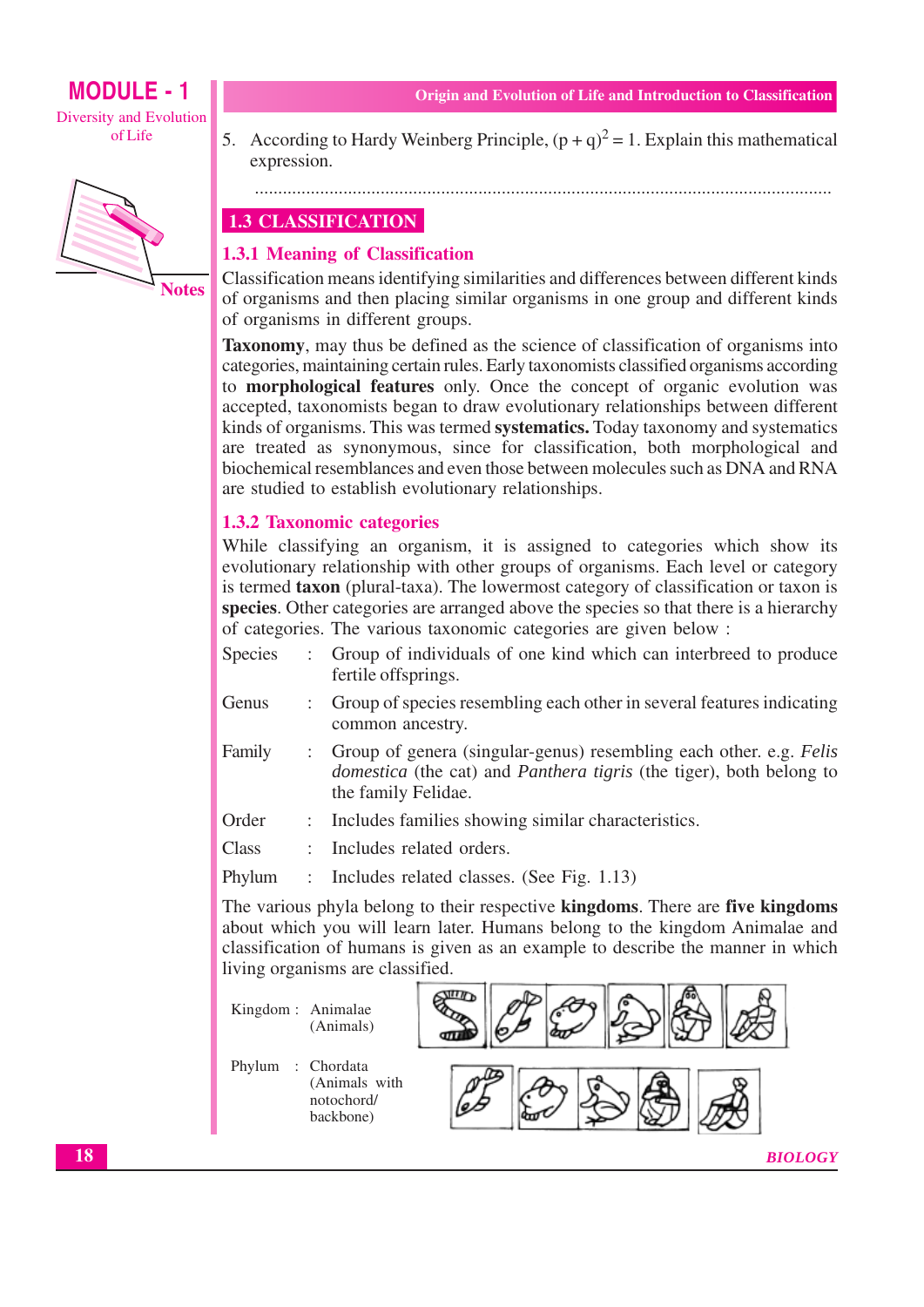$C1$ 

 $\mathbf{M}$ 

# **MODULE** - 1

of Life

| Ciado  | ivianninana<br>(Animals that<br>suckle their<br>young ones.)          |  |
|--------|-----------------------------------------------------------------------|--|
| Order  | : Primates<br>(Mammals with<br>larger brains and<br>binocular vision) |  |
| Family | : Hominidae<br>(Humans and<br>human like ancestors)                   |  |
| Genus  | $\therefore$ Homo<br>(Fossilmen and<br>modern man)                    |  |
|        | Species : H.sapiens<br>(Modern man)                                   |  |





Fig. 1.13 Classification of Human species

# 1.3.3 Scientific naming of organisms

Different plants and animals have different common names. A cat is called 'billi' in Hindi, 'biral' in Bengali, 'punai' in Tamil and 'manjar' in Marathi. There are different words for cat in French or German. Thus, there arose the need to give organisms names which could be understood throughout the world. Therefore, scientific names which are understood all over the world were given to organisms.

A simplified system of naming organisms called **binomial nomenclature** has been the standard for more than two centuries now. It was proposed by the Swedish biologist, Carolus Linnaeus (1707-1778). Binomial nomenclature simply means two-name system of naming. The name of every category of organism has two parts, that of the **genus** followed by that of **species**. The generic name is written with a capital letter and the specific name with a small letter. e.g. Homo sapiens is the scientific name of modern man, *Mangifera indica* is the boctnical name of mango.

Three main features of biological naming are as follows :

- 1. A scientific name, by convention, is printed in **italics** or **underlined** when hand written
- 2. Scientific naming is according to a set of scientific rules of nomenclature.
- 3. Scientific names are mostly in Greek and Latin. They are uniformely understood all over the world and have made communication about organisms easier.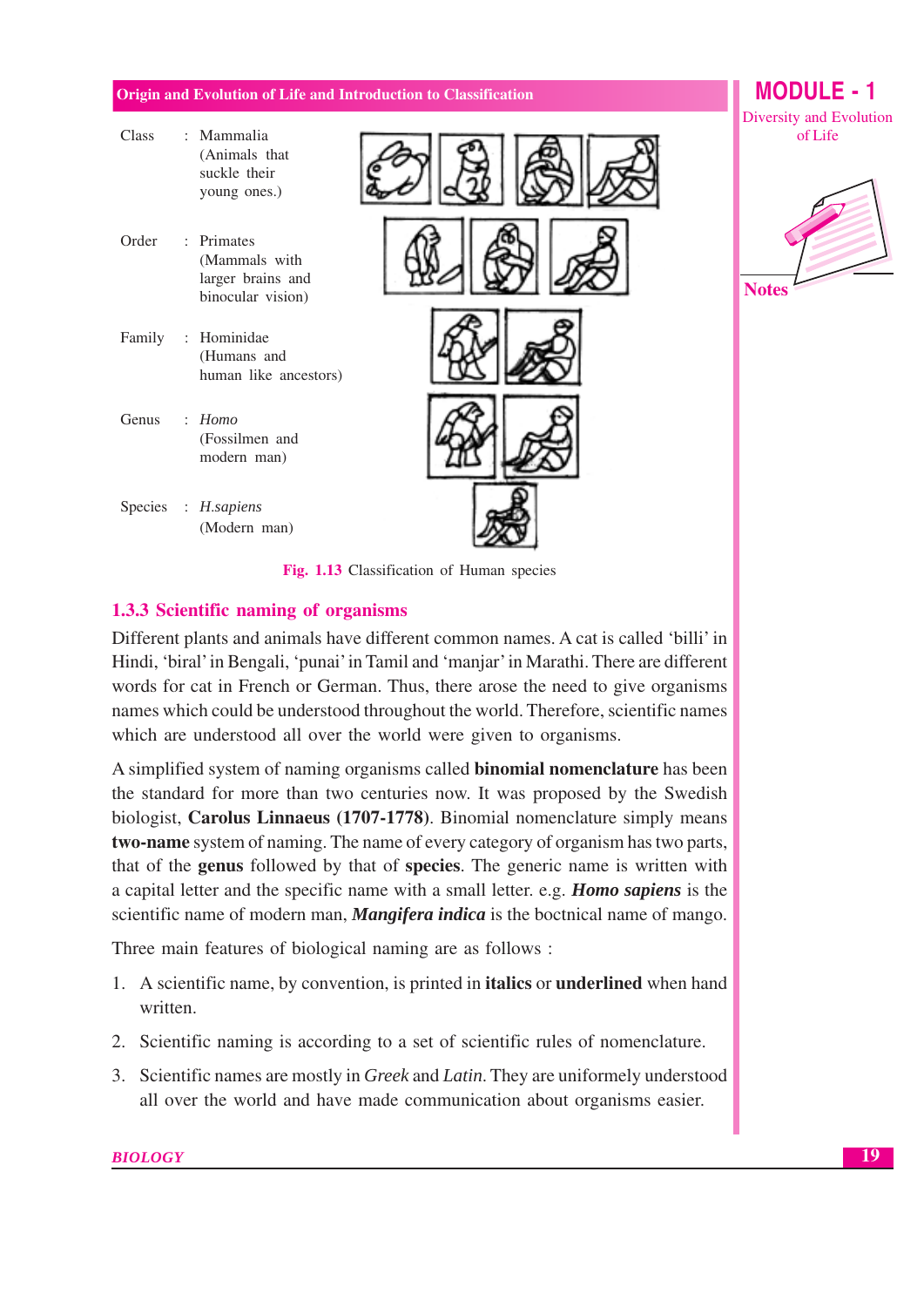# **MODULE - 1 Diversity and Evolution** of Life



**Notes** 

# **1.3.4 Prokaryotes and Eukaryotes**

The organisms that are most primitive or the first to evolve on earth are the bacteria. They do not possess a nuclear membrane around their single chromosome. Absence of a well-defined nucleus or in other words a primitive nucleus terms them prokaryotes (pro = primitive, karyon = nucleus). All bacteria including blue-green algae (Cyanobacteria) are prokaryotes. As a constrast, organisms other than bacteria possessing a well-defined nucleus are eukaryotes ( $eu = true$ ; karyon = nucleus). There are other differences between prokaryotes and eukaryotes which are given below in Table 1.1.

| <b>Characteristics</b>         | <b>Prokaryotes</b>                                                                                        | <b>Eukaryotes</b>                                                                                                                            |
|--------------------------------|-----------------------------------------------------------------------------------------------------------|----------------------------------------------------------------------------------------------------------------------------------------------|
| 1. Size                        | $0.1 - 10 \mu m$                                                                                          | $10-100 \mu m$ (larger volume)                                                                                                               |
| 2. Genetic material            | Circular DNA, no linear DNA,<br>no histones associated with<br>DNA, nucleoid form, no nuclear<br>membrane | Histones present on which<br>DNA molecule wrapped,<br>well defined linear chromosomes,<br>with free terminal end nuclear<br>membrane present |
| 3. Site of nuclear<br>material | DNA in cytoplasm                                                                                          | DNA inside distinct nucleus                                                                                                                  |
| 4. Organelles                  | No membrane bound<br>organelles                                                                           | Mitochondria, golgi body,<br>lysosomes present in the cell                                                                                   |
| 5. Cell wall                   | Always present, Contains<br>peptidoglycan                                                                 | None in (animals) and made of<br>cellulose/chitin in plants<br>and fungi                                                                     |
| 6. Respiration                 | By mesosomes                                                                                              | By mitochondria                                                                                                                              |
| 7. Reproduction                | Mostly asexual<br>e.g. bacteria and cyanobacteria<br>(blue-green algae)                                   | Asexual and sexual<br>e.g. Protoctista, fungi, plants<br>Animals                                                                             |

# **Table 1.1 Differences between Prokaryotes and Eukaryotes**

# 1.3.5 The Five Kingdoms of Organisms

Till recently there were only two kingdoms for classification - **Plantae** and Animalae. Such a two kingdom classification had several drawbacks, e.g. bacteria and fungi were kept along with plants although they are very different.

**R.H. Whittaker** in 1969 suggested the five kingdom classification which is based on the following three criteria.

- (i) The presence or absence of a well-defined nucleus.
- (ii) Unicellular or multicellular
- (iii) Mode of nutrition

The five kingdoms are Monera, Protista or Protoctista and Fungi, Plantae and Animalae. Based on the three criteria mentioned above, (Fig. 1.13) the five kingdom classification is explained as under.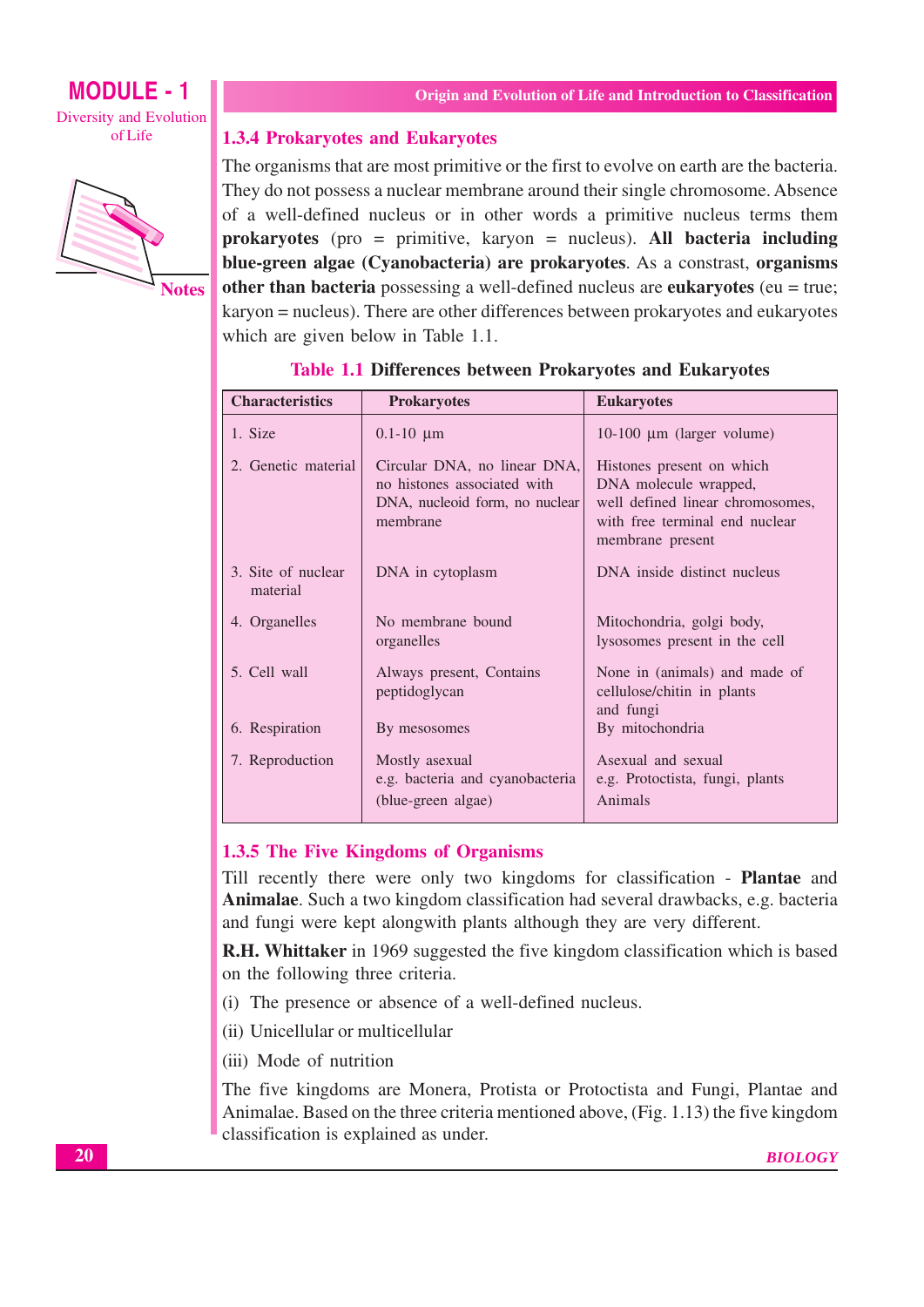| Names of<br><b>Kingdoms</b>                              | Nature of<br>nucleus | <b>Whether</b><br>unicells or<br>multicells                                                                                   | <b>Kinds</b> of<br>nutrition                                    |
|----------------------------------------------------------|----------------------|-------------------------------------------------------------------------------------------------------------------------------|-----------------------------------------------------------------|
| 1. MONERA<br>(Blue green algae)<br>and bacteria)         | Prokaryotic          | Unicellular<br>(except some)<br>cyanobacteria<br>that are filame-<br>ntous or multi-<br>cellular and some-<br>times branched. | Diverse types of<br>nutrition                                   |
| <b>PROTOCTISTA</b><br>2.<br>(some Algae and<br>Protozoa) | Eukaryotic           | Unicellular                                                                                                                   | Diverse kinds of<br>nutrition                                   |
| <b>FUNGI</b><br>3.<br>(Moulds, etc.)                     | Eukaryotic           | Unicellular or<br>Multicellular                                                                                               | <b>Saprophytic</b> (Feed on dead,<br>organic matter)            |
| <b>PLANTAE</b><br>$\mathbf{4}$ .<br>(All green plants)   | Eukaryotic           | Multicellular                                                                                                                 | <b>Autotrophic</b> (Synthesize)<br>food by photosynthesis)      |
| <b>ANIMALAE</b><br>5 <sub>1</sub><br>(Animals)           | Eukaryotic           | Multicellular                                                                                                                 | <b>Heterotrophic</b><br>(Depend on other organisms<br>for food) |

# Table 1.2 The five kingdom classification of organisms

The five kingdoms are shown below in Fig. 1.14



#### Fig. 1.14 The Five Kingdoms of Life



- 1. Name the scientists who proposed :
	-
	-

2. Which were the first organisms to appear on earth?

**BIOLOGY** 

 $\cdots$ 

# **MODULE - 1 Diversity and Evolution** of Life

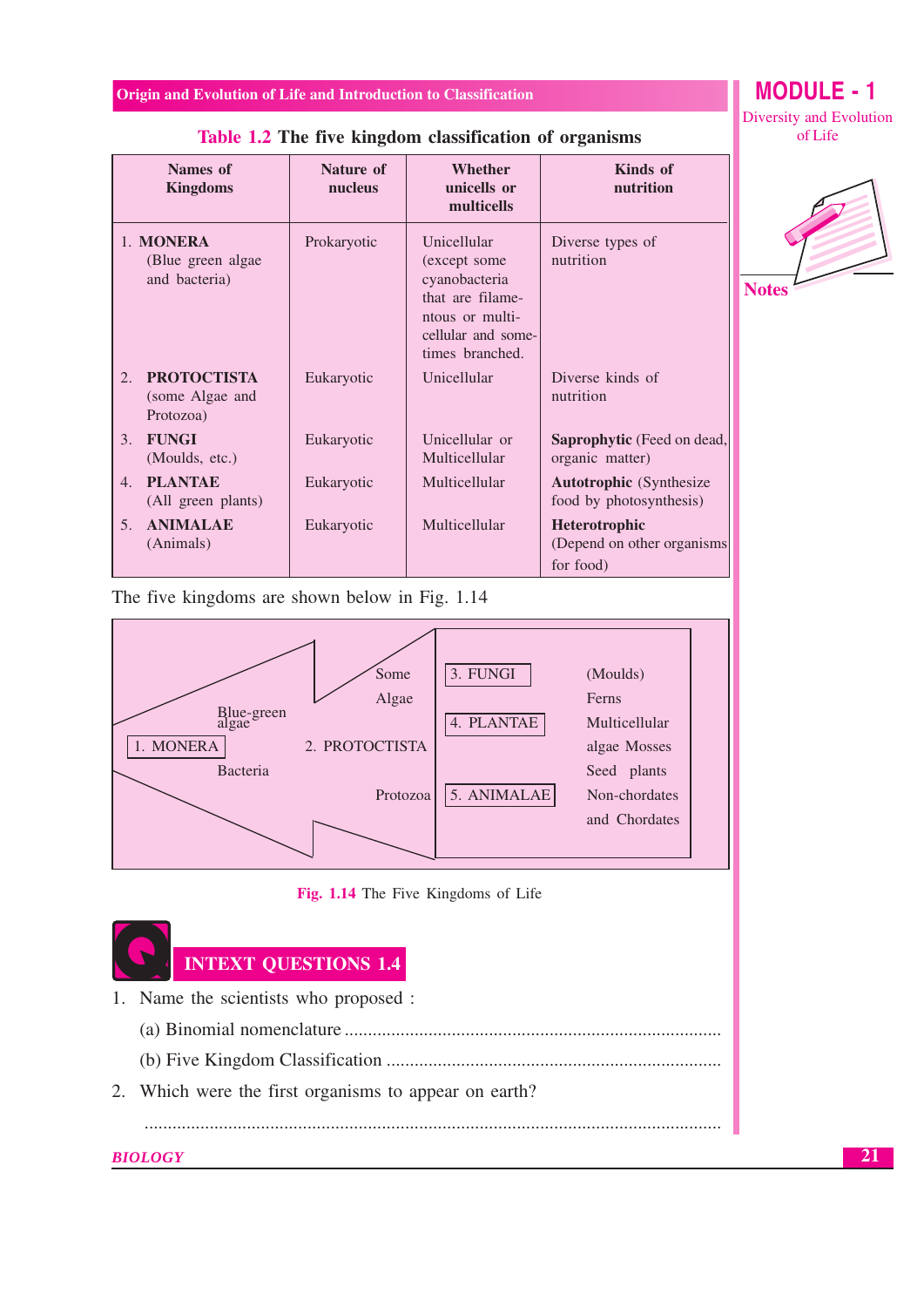| <b>MODULE - 1</b>                  |                                                                                                                                                                                                                                                                                                                                              | Origin and Evolution of Life and Introduction to Classification |  |
|------------------------------------|----------------------------------------------------------------------------------------------------------------------------------------------------------------------------------------------------------------------------------------------------------------------------------------------------------------------------------------------|-----------------------------------------------------------------|--|
| Diversity and Evolution<br>of Life | 3. Name the taxonomic categories which come before and after family.                                                                                                                                                                                                                                                                         |                                                                 |  |
|                                    | 4. Name the categories above order level in a correct sequence.                                                                                                                                                                                                                                                                              |                                                                 |  |
|                                    | 5. Rewrite the following in correct form –                                                                                                                                                                                                                                                                                                   |                                                                 |  |
| <b>Notes</b>                       | (a) Mangifera Indica                                                                                                                                                                                                                                                                                                                         |                                                                 |  |
|                                    | (b) Homo Sapiens                                                                                                                                                                                                                                                                                                                             |                                                                 |  |
|                                    | (c) Felis leo                                                                                                                                                                                                                                                                                                                                |                                                                 |  |
|                                    | 6. Place the following in their respective kingdoms                                                                                                                                                                                                                                                                                          |                                                                 |  |
|                                    |                                                                                                                                                                                                                                                                                                                                              |                                                                 |  |
|                                    | $(b)$ Cow                                                                                                                                                                                                                                                                                                                                    |                                                                 |  |
|                                    | (c) Grass                                                                                                                                                                                                                                                                                                                                    |                                                                 |  |
|                                    | (d) Amoeba                                                                                                                                                                                                                                                                                                                                   |                                                                 |  |
|                                    | (e) Bread mould                                                                                                                                                                                                                                                                                                                              |                                                                 |  |
|                                    |                                                                                                                                                                                                                                                                                                                                              |                                                                 |  |
|                                    | <b>1.4 VIRUSES - AN INTRODUCTION</b>                                                                                                                                                                                                                                                                                                         |                                                                 |  |
|                                    | You have heard about diseases such as influenza, polio, mumps, rabies, small-<br>pox, AIDS and dengue are caused by viruses.                                                                                                                                                                                                                 |                                                                 |  |
|                                    | They are non-living and made up of DNA or RNA surrounded by a protein coat.<br>They can replicate. However, they cannot reproduce on their own. They<br>reproduce when inside a living cell. Therefore viruses pose a special classification<br>problem.                                                                                     |                                                                 |  |
|                                    | Logically, therefore, they cannot be placed in any of the five kingdoms because<br>they can multiply in their host cells, and can mutate - like living organisms but,<br>can be crystallised exhibiting a non-living feature.                                                                                                                |                                                                 |  |
|                                    | <b>Discovery of Viruses</b>                                                                                                                                                                                                                                                                                                                  |                                                                 |  |
|                                    | In 1892, the Russian botanist Iwanowsky prepared an extract from tobacco<br>plants suffering from tobacco mosaic disease. The extract was filtered to<br>keep back bacteria in the residue. The filtrate was still infectious. Dutchman<br>Beijerinck gave the term virus in 1898 (Virus - poison in Latin) to these<br>infective particles. |                                                                 |  |
|                                    | <b>Size</b>                                                                                                                                                                                                                                                                                                                                  |                                                                 |  |
|                                    | Viruses are extremely small and can be seen only under the electron microscope.                                                                                                                                                                                                                                                              |                                                                 |  |
|                                    | They are smaller than the smallest bacteria.                                                                                                                                                                                                                                                                                                 |                                                                 |  |
|                                    | Can pass through fiters which retain bacteria.                                                                                                                                                                                                                                                                                               |                                                                 |  |
|                                    | Their size is indicated in nanometres (nm). Their size ranges from 10 nm to 300                                                                                                                                                                                                                                                              |                                                                 |  |

nm in diameter.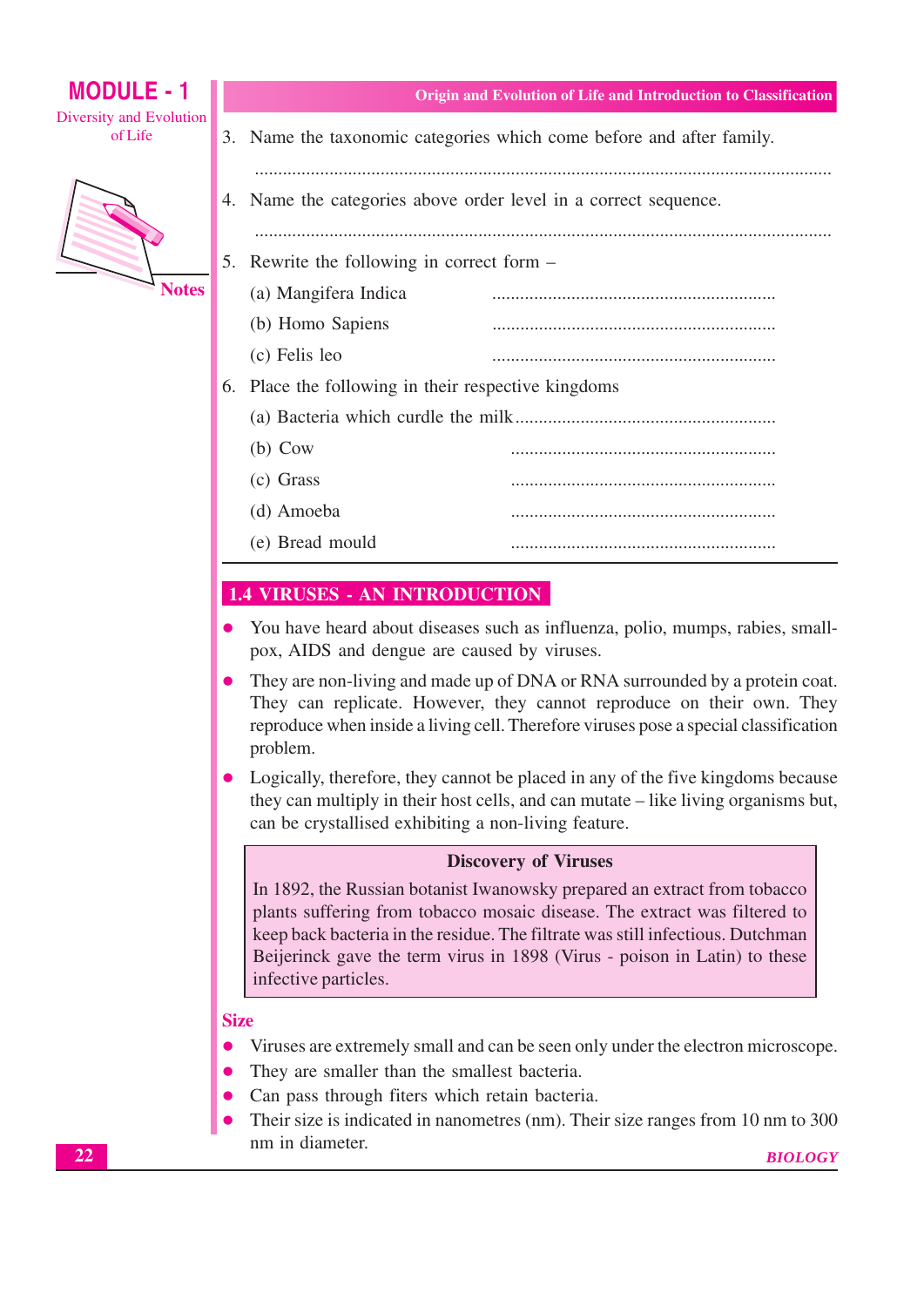**MODULE - 1 Diversity and Evolution** of Life

# Nanometre (nm)

It is a unit of microscopic measurement, equal to  $10^{-9}$  m. It was formerly called millimicron



**Notes** 

Fig. 1.15(b) T. Bacteriophage

#### **1.4.1 Structure of virus**

Virus has a simple structure consisting of a core and a cover. The core particle is the genetic material, either DNA or RNA. The cover is a protein coat called **capsid** (Fig. 1.16).



Fig. 1.15 Structure of Virus

Virus can reproduce only when inside the living cells.

A virus cannot reproduce by itself. For its reproduction it needs to enter the cell of some organism. From the host cell, it uses the raw material and enzymes and energy generating machinery of the host cell to produce its own DNA. A number of virus particles are thus formed inside the host cell. The host cell bursts to release the new virus particles.

# Virus — living or non-living?

Though viruses possess nucleic acids as genetic material like the living organisms, they cannot make copies of DNA for reproduction on their own. They can make copies of themselves to reproduce only inside a living cell. And because their genetic material is DNA or RNA, they exhibit mutations followed by variations in their infective properties. Further, they are considered non-living because they are noncellular, they have no enzymes of their own and they can be crystallised

#### **BIOLOGY**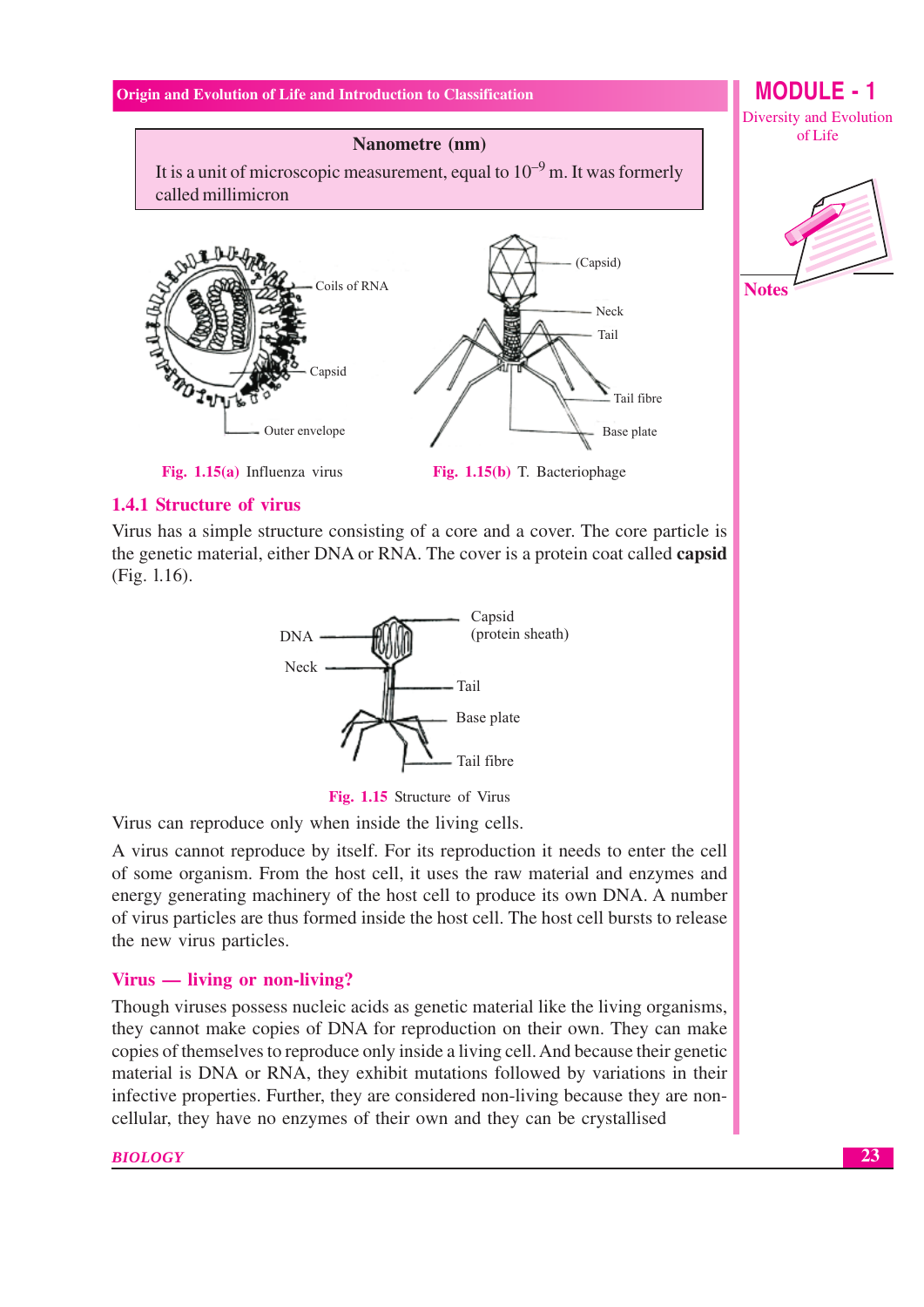

**Notes** 

#### 1.4.2 Infective properties of virus

Viruses are known to attack bacteria, plants or animals. Viruses which invade bacteria are called **bacteriophages.** 

Viruses are highly specific in their relationship with the host and tissue. For example - Polio virus attacks particular nerves; mumps virus attacks the particular pair of salivary glands (parotid glands) of humans.

# Viruses keep on 'mutating'!

Mutation means change in genetic material. For example – Influenza virus which has RNA as its genetic material, mutates and so every year flu is caused by a different virus and scientists find it difficult to find a cure for influenza or flu.

#### 1.4.3 Viruses and diseases

Table 1.3 indicates the names of certain viruses, their hosts and diseases and modes of their transmission

Certain cancers are also known to be caused by viruses. These viruses have RNA as genetic material and are called *retroviruses*.

Table 1.3 Certain viruses, their hosts, diseases caused by them and mode of transmission

|        | <b>Virus</b>                   | <b>Host</b>   | <b>Disease</b>        | <b>Mode of Tranmission</b>                |
|--------|--------------------------------|---------------|-----------------------|-------------------------------------------|
|        | Potato roll<br>virus           | Potato        | Potato leaf<br>roll   | Air borne contact                         |
| Plants | Tomato stunt<br>virus          | Tomato        | Tomato<br>bushy stunt | Air borne, contact                        |
|        | <b>Tobacco</b><br>mosaic virus | Tobacco       | Mosaic                | Air borne, contact                        |
|        | Herpes virus                   | Humans        | <b>Herpes</b>         | Air borne,, contact                       |
|        | Pox virus                      | <b>Humans</b> | Small Pox             | Air borne, contact                        |
| Human  | <b>HIV</b>                     | Humans        | <b>AIDS</b>           | (i) Sexual contact                        |
|        |                                |               |                       | (ii) Lactating mother<br>to child         |
|        |                                |               |                       | (iii) Blood transfusion                   |
|        | Dengue                         | <b>Humans</b> | Dengue                | Bite of infected<br><i>Aedes</i> mosquito |
|        | Hepatitis B                    | <b>Humans</b> | Hepatitis             | Infected water                            |

# 1.4.4 Viroids

Viroids are circular RNA molecules, consisting of several hundred nucleotides. They infect plants and even kill them. In plants, they use enzymes of the plant cells to replicate like the viruses do. When they infect plants, these RNA molecules cause defects in the regulatory systems controlling plant growth. Hence viroid infected plants show stunted growth and abnormal development.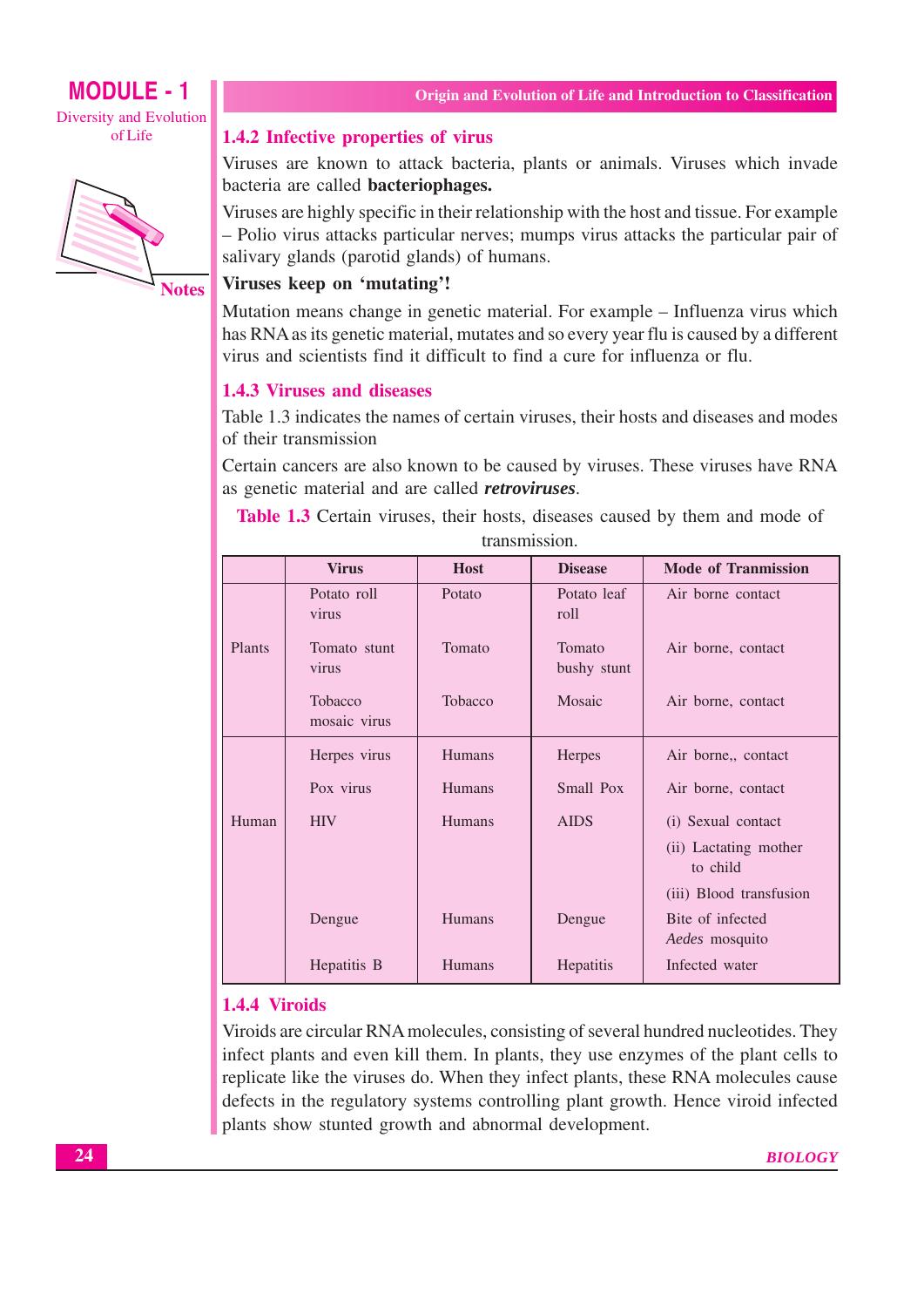# **MODULE** - 1 Diversity and Evolution

of Life



# **INTEXT QUESTIONS 1.6**

1. With reference to viruses fill in the blanks  $(1, 2, 2)$  and 3 in the following table:

| $\cdot$ $\cdot$ $\cdot$ | Tobacco | <b>Tobacco Mosaic Disease</b> |
|-------------------------|---------|-------------------------------|
|                         |         | AIDS                          |
| <b>Herpes</b>           | human   |                               |

2. Give one feature because of which viruses are considered non-livng.

3. Name one chemical common to viruses and all other organisms.

- 4. Complete the following :
	- (a) Core particle of virus contains
	- (b) Coat of virus is made of
- 5. In what way is viroid structurally different from a vrius?

# (Refer Module 1, Lesson 1 page 22)

6. Why are viroids considered a menace for plants that they attack?



# WHAT YOU HAVE LEARNT

- The most accepted theory about origin of life is the chemosynthetic theory.
- Earth's early environment was favourable for the formation of organic molecules from simple inorganic materials.
- Coacervates are believed to have been membrane-bound molecular aggregates capable of growth and budding.
- It is believed that life originated some 3.5 billion years ago on this earth.
- The environment and the forms of life of the past were quite different from those of today.
- Evolution is the gradual unfolding of living forms from the earlier simpler forms into the complex ones. It was in operation in the past, it is operating at present and will continue do so in the future.
- Chief evidences in favour of organic evolution come from comparative anatomy, embryology, palaeontology and molecular biology.

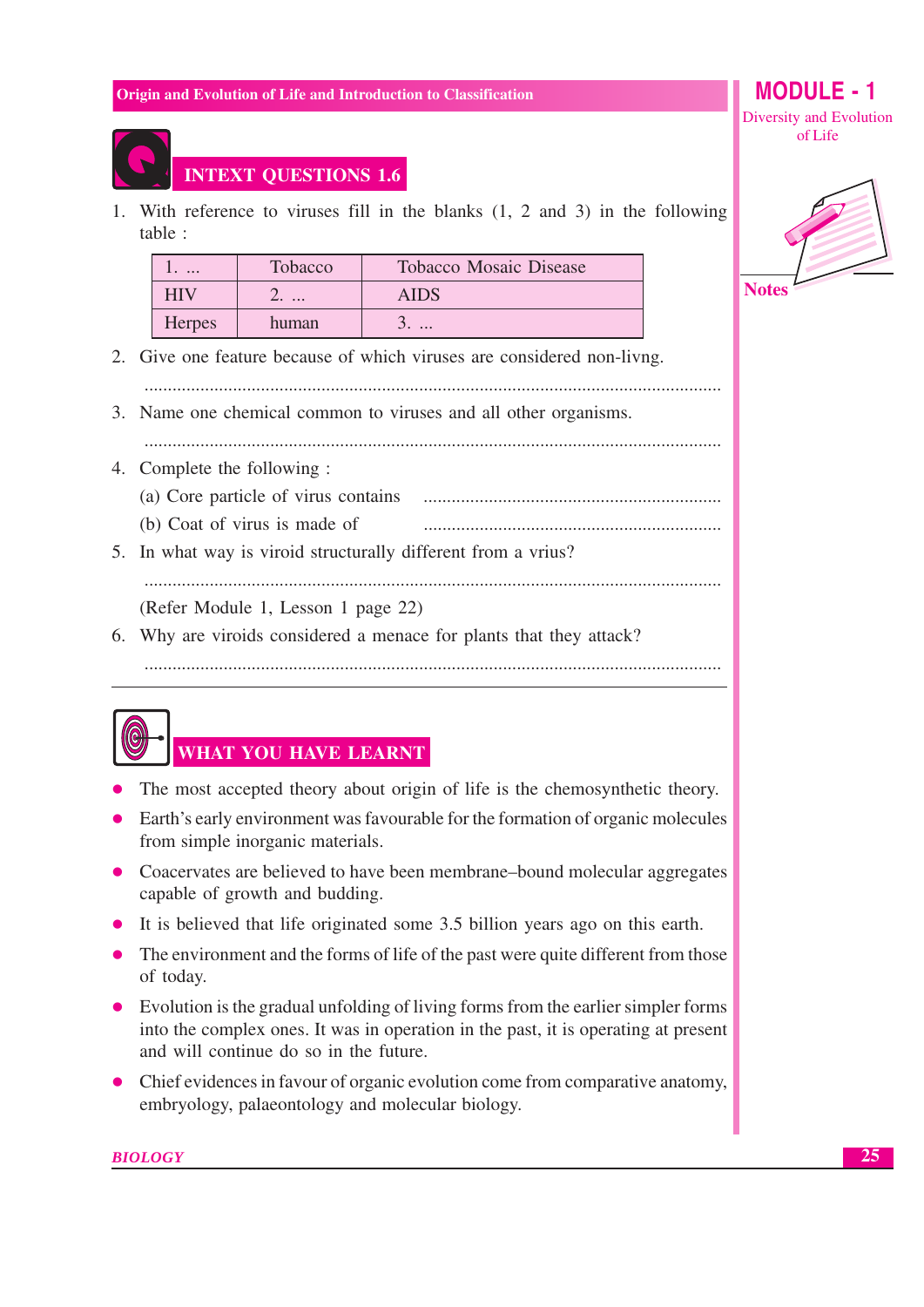# **MODULE - 1**

Diversity and Evolution of Life



- Darwin's theory of 'Origin of Species' by natural selection', explains the process  $\bullet$ of evolution through useful variation and natural selection.
- Neo-Darwinism is the modern interpretation of Darwinism based on natural  $\bullet$ selection, mutation and reproductive isolation. This is also called the modern synthetic theory.
- Sources of variation are mutation, recombination, geneflow and genetic drift.
- Natural selection acts upon variation through "differential reproduction" which means greater reproduction of favourable genes.
- Isolation helps in formation of new species and also in keeping species distinct.
- The reproductive isolating mechanisms are ecological isolation, seasonal, ethological, mechanical and physiological isolation, zygote inviability, hybrid sterility and  $F_2$  breakdown.
- Evolution of new species is termed speciation.  $\bullet$
- Speciation occurs through (a) geographical isolation, or (b) polyploidy.
- Gradualism and punctuated equilibrium are suggested modes of speciation.
- Hardy Weinberg equilibrium relates to genetic variation during evolution. According to this theory, 'in a panmictic population, frequency of two alleles remains same for generations in the absence of Mutation and Natural Selection.
- Classification is essential for studying organisms and communicating about them.  $\bullet$ Classification means grouping on the basis of similarities and differences.
- There are hierarchical taxonomic categories which reveal evoulutionary  $\bullet$ relationships of an organism.
- The scientific naming of organisms is according to the Linnaean system of binomial nomenclature.
- The five kingdoms of life are Monera, Protoctista, Fungi, Plantae and Animalae.  $\bullet$
- Viruses are nucleoprotein particles which have DNA or RNA molecules present as core particles, surrounded by a protein coat.
- Viruses were discovered by Ivanowsky and named by Beijerinck.  $\bullet$
- Viruses are very small and can be observed only through electron microscope.
- Viruses cannot reproduce except when inside living cells.  $\bullet$
- Viruses share properties of living and nonliving.  $\bullet$
- Viruses infect bacteria, plants and animals.
- Viruses attacking bacteria are called bacteriophages.
- Viruses cause several human diseases like herpes, small pox, AIDS, dengue and influenza.
- Viroids are RNA particles that attack plants.

# **TERMINAL EXERCISES**

- 1. Explain the most valid theory about origin of life on earth. How did Miller and Urey verify the chemosynthesis theory of evolution?
- 2. Differentiate between Darwinism and Neo-darwinism.
- 3. Explain the synthetic theory of evolution.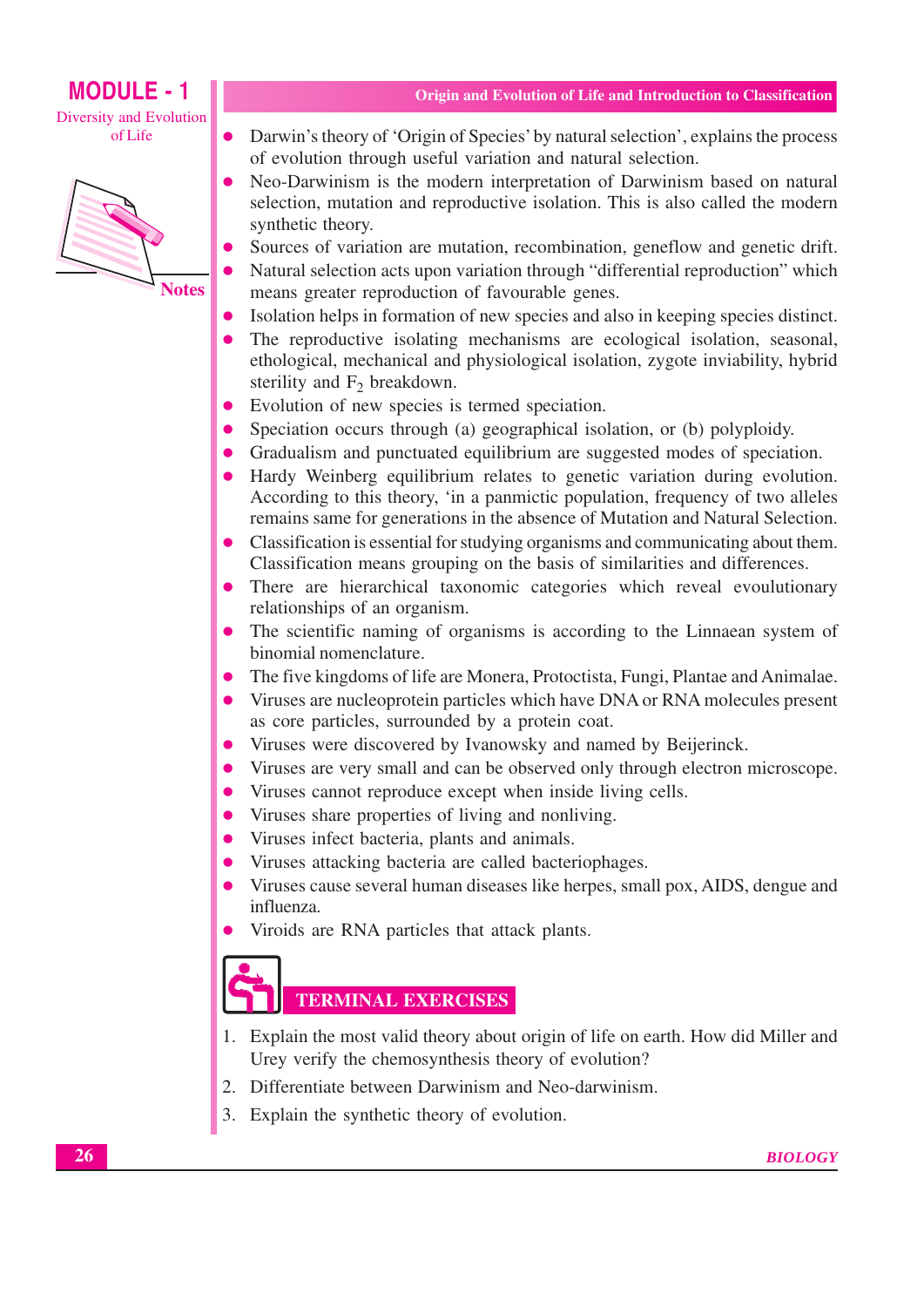- 5. Substantiate the idea of evolution through molecular evidence.
- 6. Classify the following animals : earthworm, roundworm, frog and human-beings.
- 7. Write the scientific names of
	- (ii) Man (iii) Cat (iv) Tiger  $(i)$  Mango
- 8 How does a virus increase in number? Show only by explanatory diagrams.
- 9. Give a schematic diagram of the five Kingdom classification.
- 10. State the criteria on which the five kingdom classification is based.

# **ANSWERS TO INTEXT QUESTIONS**

- $1.1$ 1. 5 billion years 2. A.I. Oparin
	- 3. NH<sub>3</sub>, CH<sub>4</sub>, CO<sub>2</sub>, water vapour
	- 4. Lightening/geothermal energy/UV rays (any one)
	- 5. Water
	- 6. aggregates of (life-like) molecules
	- 7. amino acids, fatty acids, sugars (any two)
	- 8. Miller and Urey
- $1.2$ 1. The process of slow and gradual change as a result of descent with modification, from a common ancestor.
	- 2. Archaeopteryx
	- 3. Fore-limb/arm
	- 4. Functionless organs of the body
	- 5. (i) Lungfish between fish and amphibia

(ii) Egg laying mammals between reptiles and mammals.

- 6. See sub-section on evidence of evolution from molecular biology
- 1.3 1. Mutation, Recombination, gene flow, genetic drift,
	- 2. It is about the evolution of a variety of peppered moth during industrial revolution, through mutation and Natural Selection.
	- 3. Allopatric speciation leads to differences in population of a species due to physical isolating barriers. Reproductive barriers separate sympatric species which may live in the same geographical area.
	- 4. Both are isolating mechanisms, Ecological Isolation by barriers of season or habital and Ethological Isolation by barriers of behavioural differences.
	- 5. Randomly mating population.
	- 6.  $(q + q)^2 = 1$  means frequencies of allelic genes  $p + q$  remain same for generation after generation if there is no force of evolution like variation, natural selection etc.

**Diversity and Evolution** of Life

**MODULE - 1**